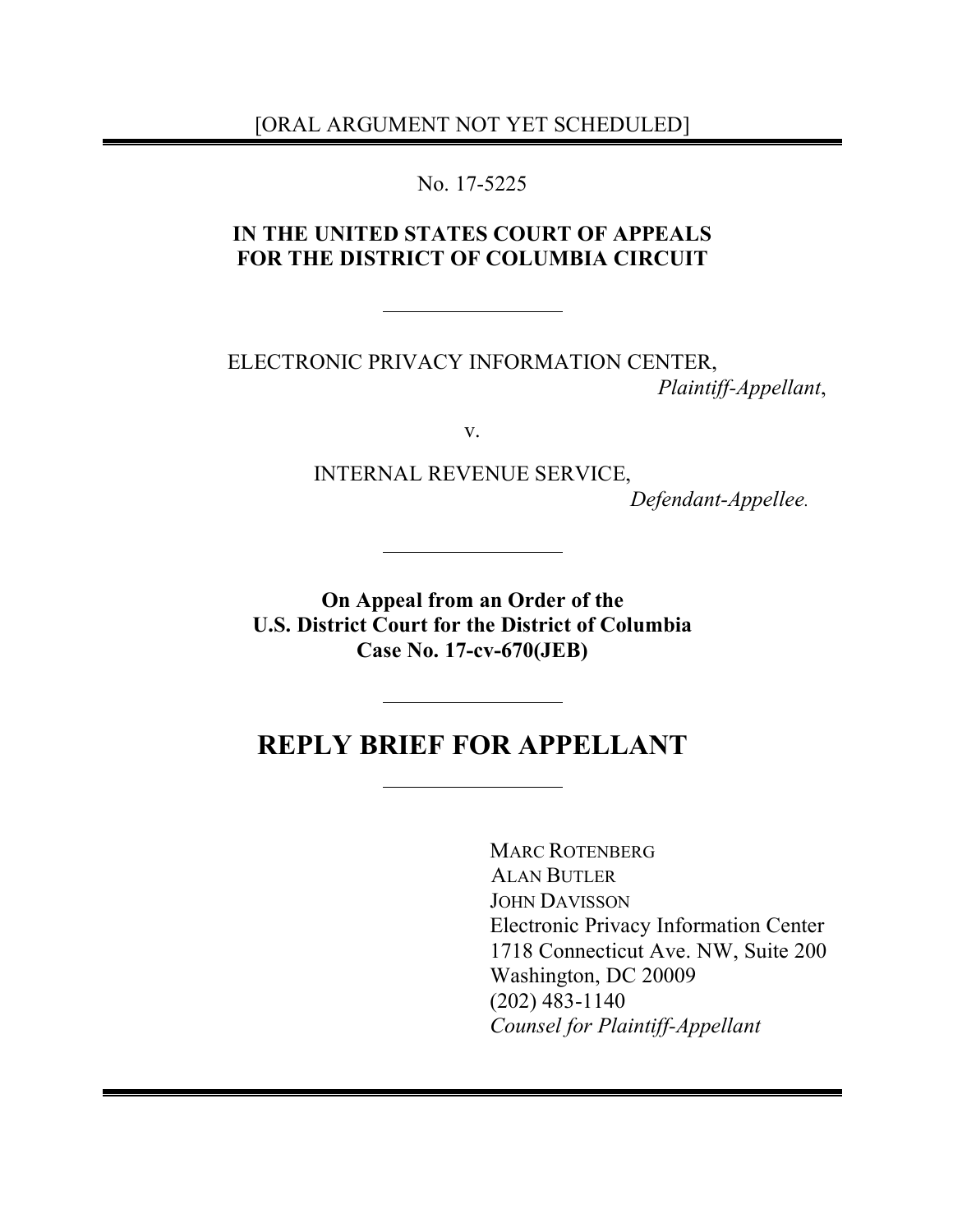## **TABLE OF CONTENTS**

| I.        |                 | The IRS misunderstands its obligations under the FOIA and<br>applicable regulations; the agency must make a determination in       |    |
|-----------|-----------------|------------------------------------------------------------------------------------------------------------------------------------|----|
|           | A <sub>1</sub>  | The IRS misconstrues $\S 6103(k)(3)$ by importing                                                                                  |    |
|           | <b>B.</b>       | The IRS created a hurdle to a $(k)(3)$ request where none                                                                          |    |
|           | $\mathcal{C}$ . | The IRS misunderstands the Joint Committee appoval                                                                                 |    |
|           | D.              | The IRS cannot escape its FOIA obligations, which<br>include taking "reasonable steps" to make a $(k)(3)$                          |    |
|           | Ε.              | The IRS misinterprets R.R. Workers; Exemption 3                                                                                    |    |
|           | F.              | The IRS misconstrues the administrative exhaustion                                                                                 |    |
| $\prod$ . |                 | The IRS misrepresents the relief that EPIC seeks, and cannot<br>escape its mandatory obligation to process EPIC's request 17       |    |
| Ш.        |                 | The IRS has not distinguished the JCT approval clause from other<br>similarly unconstitutional provisions, and the agency's waiver | 20 |
|           |                 |                                                                                                                                    | 27 |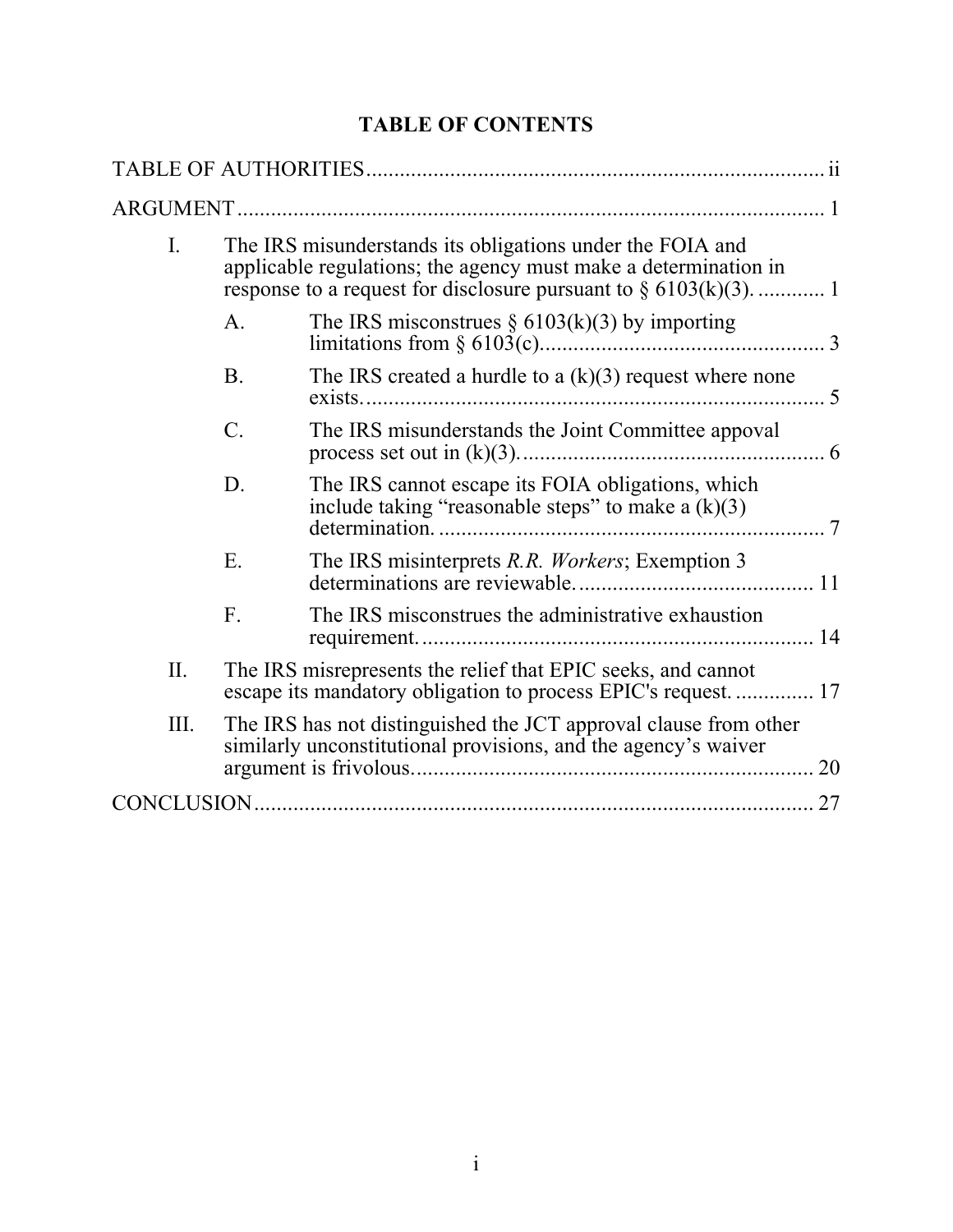# **TABLE OF AUTHORITIES\***

# **Cases**

 $\overline{a}$ 

| Am. Friends Serv. Comm. v. Webster,                                                |  |
|------------------------------------------------------------------------------------|--|
|                                                                                    |  |
| Anglers Conservation Network v. Pritzker,                                          |  |
|                                                                                    |  |
| Aronson v. IRS,                                                                    |  |
|                                                                                    |  |
| Ass'n of Retired R.R. Workers, Inc. v. U.S. R.R. Retirement Bd.,                   |  |
|                                                                                    |  |
| Branch Ministries, Inc. v. Richardson,                                             |  |
|                                                                                    |  |
| * Church of Scientology of Cal. v. IRS (Church of Scientology I),                  |  |
|                                                                                    |  |
| $CREW$ v. DOJ,                                                                     |  |
|                                                                                    |  |
| Currie v. IRS,                                                                     |  |
|                                                                                    |  |
| Elliott v. USDA,                                                                   |  |
|                                                                                    |  |
| Goldstein v. IRS,                                                                  |  |
|                                                                                    |  |
| Hull v. IRS,                                                                       |  |
|                                                                                    |  |
| In re Long-Distance Tel. Serv. Fed. Exise Tax Refund Litig.,                       |  |
|                                                                                    |  |
| $INS$ v. St. Cyr.,                                                                 |  |
|                                                                                    |  |
| King v. Burwell,                                                                   |  |
|                                                                                    |  |
| Lear Siegler, Inc., Energy Products Div. v. Lehman,                                |  |
| 842 F.2d 1102 (9th Cir. 1988),                                                     |  |
| <i>modified as to attorney fees, 893 F.2d 205 (9th Cir. 1989) (en banc) 25, 26</i> |  |
| Lehrfeld v. Richardson,                                                            |  |
|                                                                                    |  |

<sup>\*</sup> Authorities principally relied upon are designated by an asterisk (\*).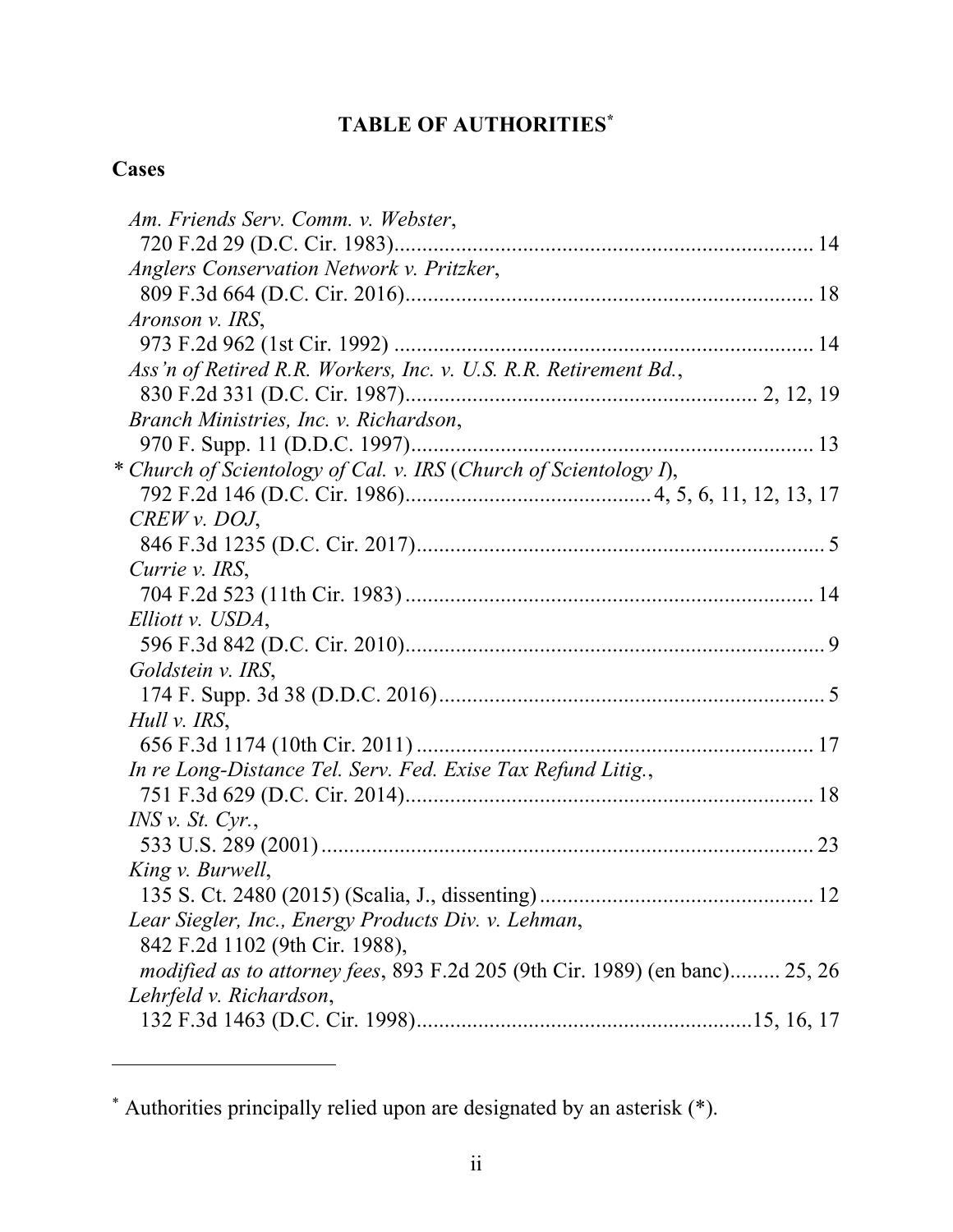| * Life Extension Found., Inc. v. IRS,   |    |
|-----------------------------------------|----|
| 915 F. Supp. 2d 174 (D.D.C. 2013),      |    |
|                                         |    |
| Linsteadt v. IRS,                       |    |
|                                         |    |
| Long v. IRS,                            |    |
|                                         |    |
| Mercadante v. Xe Servs., LLC,           |    |
|                                         |    |
| Norton v. S. Utah Wilderness All.,      |    |
| 542 U.S. 55, 66 (2004)                  |    |
| Sea Shepherd Conservation Soc'y v. IRS, |    |
|                                         |    |
| Sierra Club v. Thomas,                  |    |
|                                         |    |
| United States v. Carolene Prod. Co.,    |    |
|                                         | 23 |
| Venetian Casino Resort, LLC v. EEOC,    |    |
|                                         |    |
| Wilbur v. CIA,                          |    |
|                                         |    |
| Zale Corp. v. IRS,                      |    |
|                                         |    |

## **Statutes**

| Freedom of Information Act, 5 U.S.C. |    |
|--------------------------------------|----|
|                                      |    |
| 17, 19, 20, 21, 23, 24, 27, 28       |    |
|                                      | 20 |
|                                      |    |
|                                      |    |
|                                      |    |
|                                      | 21 |
|                                      |    |
|                                      |    |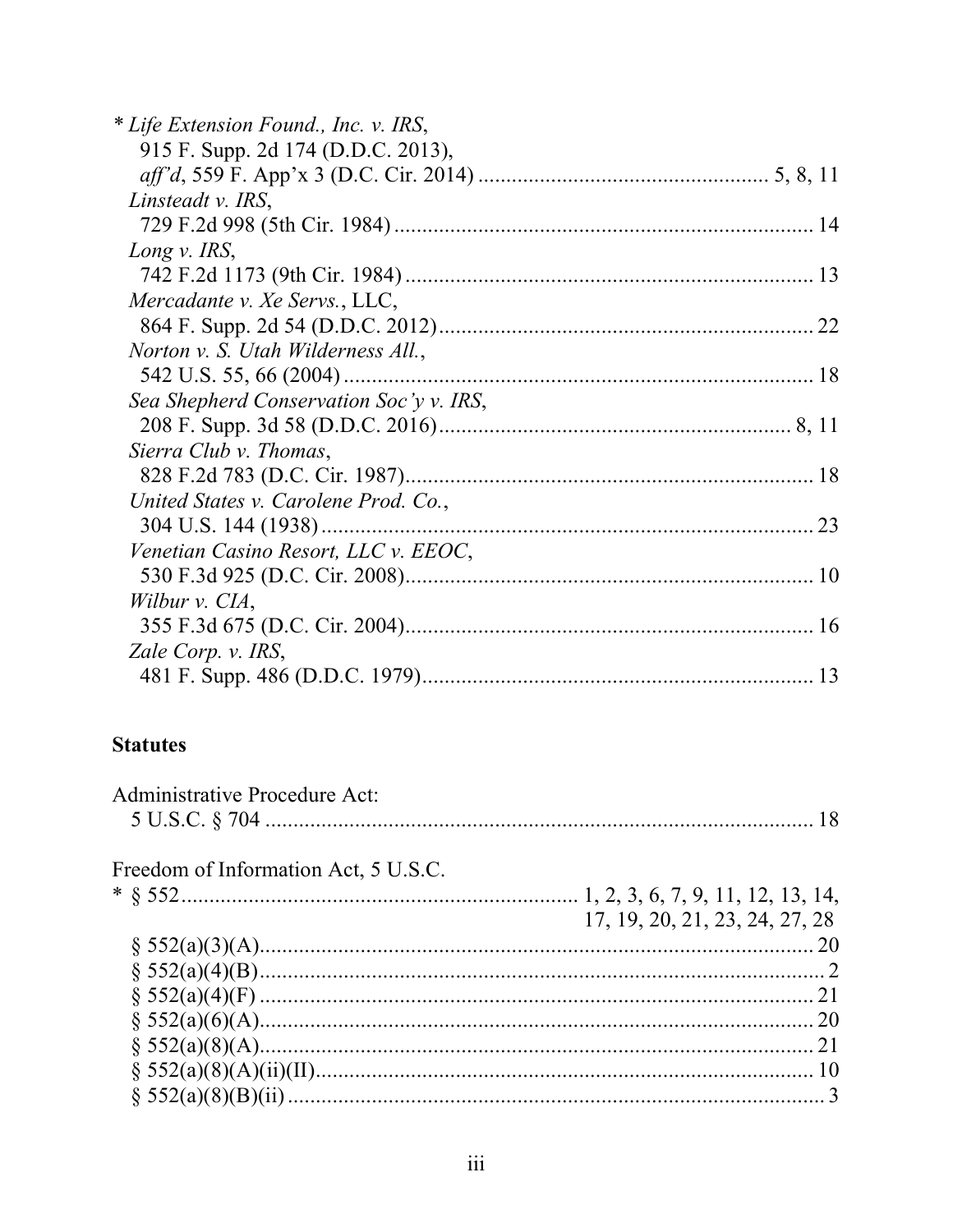| Internal Revenue Code of 1986 (26 U.S.C.): |                                |
|--------------------------------------------|--------------------------------|
|                                            |                                |
|                                            |                                |
|                                            |                                |
|                                            |                                |
|                                            | 17, 19, 21, 22, 23, 24, 25, 28 |
|                                            |                                |
|                                            |                                |

## **Other Authorities**

| Final Remarks by Margaret Milner Richardson, Commissioner of Internal |  |  |
|-----------------------------------------------------------------------|--|--|
|                                                                       |  |  |
|                                                                       |  |  |

# **Regulations**

| Treasury Regulations (26 C.F.R.): |  |
|-----------------------------------|--|
|                                   |  |
|                                   |  |
|                                   |  |
|                                   |  |
|                                   |  |

| Internal Revenue Manual: |  |
|--------------------------|--|
|                          |  |
|                          |  |
|                          |  |
|                          |  |

# **Constitutional Provisions**

|--|--|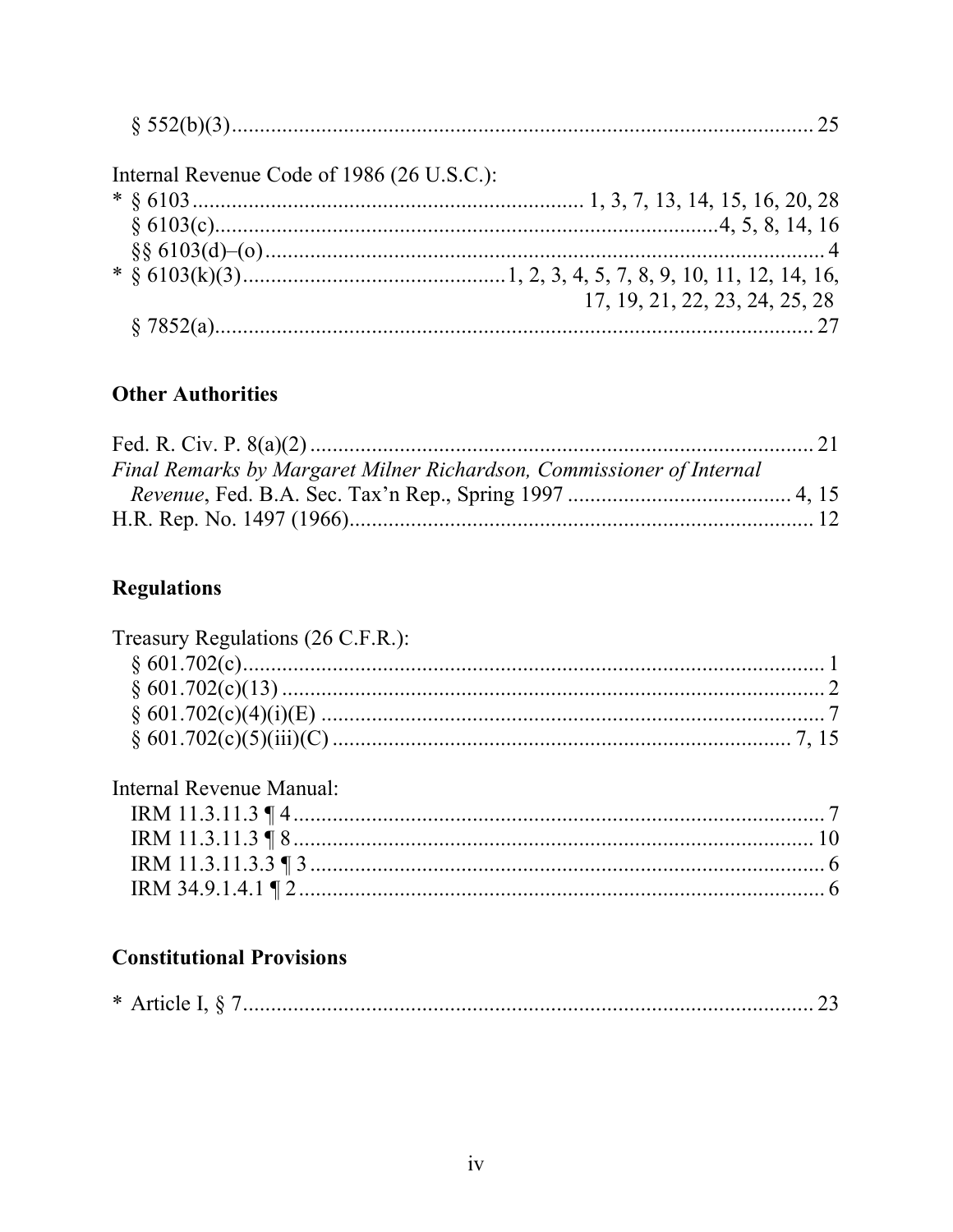## **GLOSSARY**

| <b>APA</b>  | Administrative Procedure Act                                          |
|-------------|-----------------------------------------------------------------------|
| Doc.        | Documents of record as numbered by the Clerk of the<br>District Court |
| <b>EPIC</b> | Electronic Privacy Information Center                                 |
| <b>FOIA</b> | Freedom of Information Act                                            |
| <b>IRC</b>  | Internal Revenue Code of 1986 (26 U.S.C.)                             |
| <b>IRM</b>  | Internal Revenue Manual                                               |
| <b>IRS</b>  | <b>Internal Revenue Service</b>                                       |
| <b>JCT</b>  | Joint Committee on Taxation                                           |
| JA          | Joint Appendix                                                        |
| Treas. Reg. | Treasury Regulation (26 C.F.R.)                                       |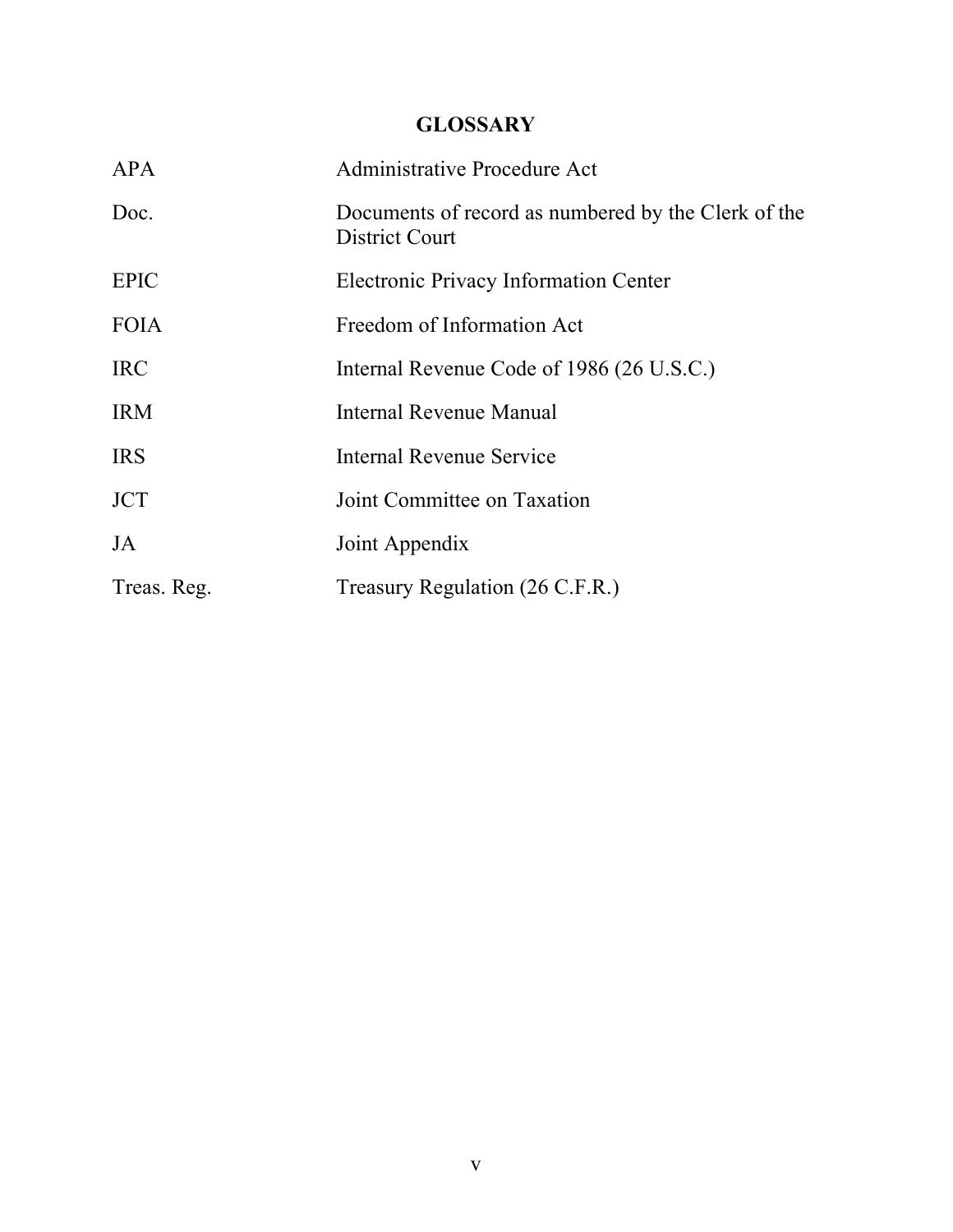#### **ARGUMENT**

The IRS's novel argument that a FOIA request cannot be processed without prior approval of a Joint Committee of Congress is without basis as a matter of public law and constitutional doctrine. The IRS's argument is also contrary to the agency's prior statements and the procedures concerning disclosures under IRC §  $6103(k)(3)$ . This Court should find in favor of EPIC and remand with instructions to order the agency to process EPIC's request and take "reasonable steps" to identify and release nonexempt information.

### **I. The IRS misunderstands its obligations under the FOIA and applicable regulations; the agency must make a determination in response to a request for disclosure pursuant to § 6103(k)(3).**

The IRS's central contention, that "EPIC's FOIA claims fail as a matter of law because it failed to submit a perfected request," Appellee Br. 26, is based on a misreading of the FOIA, the IRC, and the applicable Treasury Regulations. The IRS cannot cite to any case that supports its interpretation of Treas. Reg. § 601.702(c) because no court has previously applied that regulation to a  $(k)(3)$ disclosure request. And the IRS's interpretation of the regulation is inconsistent with the text and purpose of  $(k)(3)$ .

Even the IRS appears uncertain as to the application of the statute and regulation to EPIC's unique request. In fact, the IRS's view of the FOIA process in this case is upside-down. First, the IRS argues that EPIC's request was denied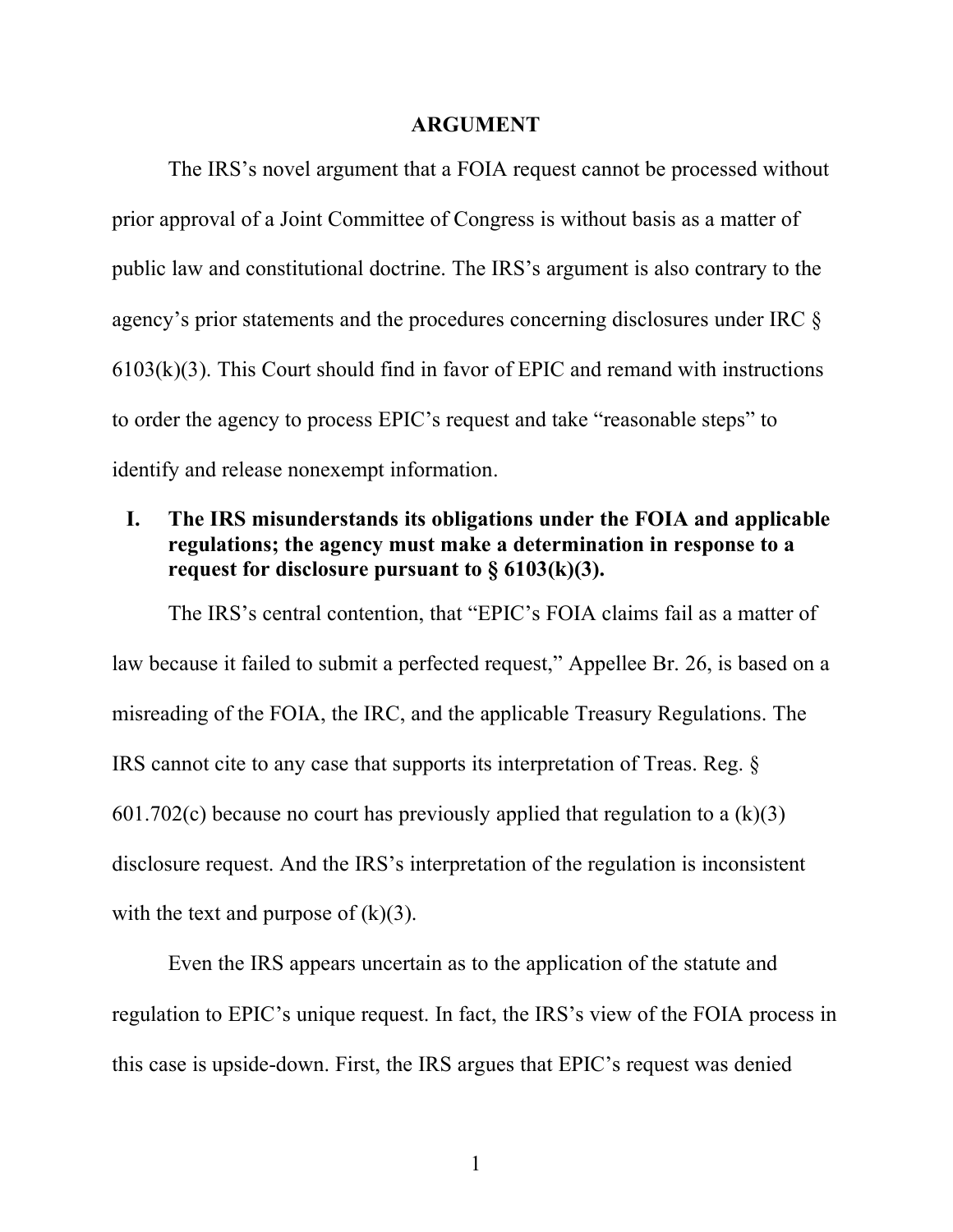because  $(k)(3)$  "does not invest private parties with the right to force the disclosure of protected return information." Appellee Br. 14. But it is the FOIA, not the IRC, that gives EPIC the right to seek disclosure of agency records, and the IRS has the burden "to sustain its action in not making the requested records available." Treas. Reg.  $\S 601.702(c)(13)$ ; 5 U.S.C.  $\S 552(a)(4)(B)$ . Second, the IRS argues that under Exemption 3 "an agency's decision not to make a discretionary disclosure of [information] is unreviewable." Appellee Br. 14. But the D.C. Circuit has never held that such decisions are categorically unreviewable, quite the contrary. *See Ass'n of Retired R.R. Workers, Inc. v. U.S. R.R. Retirement Bd.*, 830 F.2d 331, 336–37 (D.C. Cir. 1987) (declining to "decide if the scrutiny varies by individual statute") [hereinafter *R.R. Workers*]. And finally, the IRS argues that "EPIC has not satisfied" the "condition precedent" to a (k)(3) disclosure. Appellee Br. 14. But it is the agency, not the requester, in a FOIA case that is responsible for making the determination under an Exemption 3 statute. *R.R. Workers*, 830 F.2d at 333. And because the IRS Secretary's (k)(3) determination is a "condition precedent" to processing the request, making that determination is a "reasonable step[] necessary to segregate and release nonexempt information" which the law requires the agency to take. 5 U.S.C.  $\S$  552(a)(8)(B)(ii).

But rather than process EPIC's request as required, the IRS simply refused; ignored the procedures outlined in the IRM; performed no search for records; and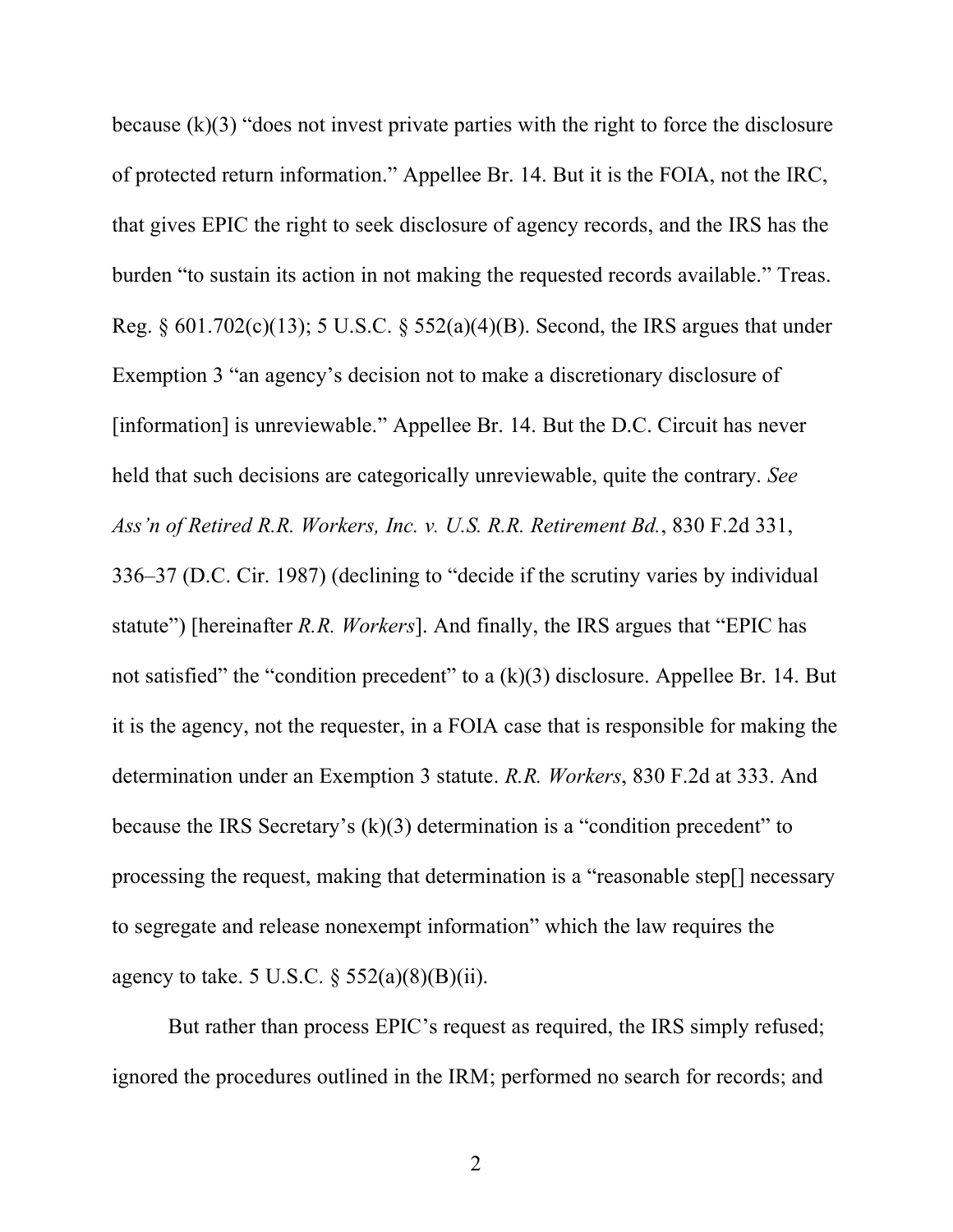asserted (without actually deciding) that all of the records were exempt. Appellee Br. 33–34, 40–45, 57–58*.* The IRS also refused to take any steps to effect disclosure of potentially nonexempt information. Now the agency argues that EPIC failed to exhaust remedies by virtue of the agency's inaction, and that the court cannot review an Exemption 3 determination that the agency never made. Appellee Br. 30–32; 36–40; 51–57. These arguments are contrary to the plain text of the FOIA, the IRC, and the regulations and should be rejected.

### **A. The IRS misconstrues § 6103(k)(3) by importing limitations from § 6103(c).**

The IRS concedes at the outset that the  $(k)(3)$  determination is the necessary "condition precedent" to release of the records EPIC requested. Appellee Br. 14. The agency's "failure to perfect" argument ignores the central point that 6103(c) (which requires permission of the taxpayer) and  $(k)(3)$  (which does not) are entirely independent disclosure authorities, neither governed by the other's provisions or regulations. The IRS has no authority to require that  $E\text{PIC's (k)(3)}$ request comply with proof-of-consent regulations that "implement[] section 6103(c)." Appellee Br. 25.

The IRS mistakenly contends that 6103(c) is the lone "provision that was designed for third parties to obtain tax returns and return information," Appellee Br. 31. That claim ignores the other twelve subsections of 6103 that set out many other circumstances in which tax information may be disclosed to a party other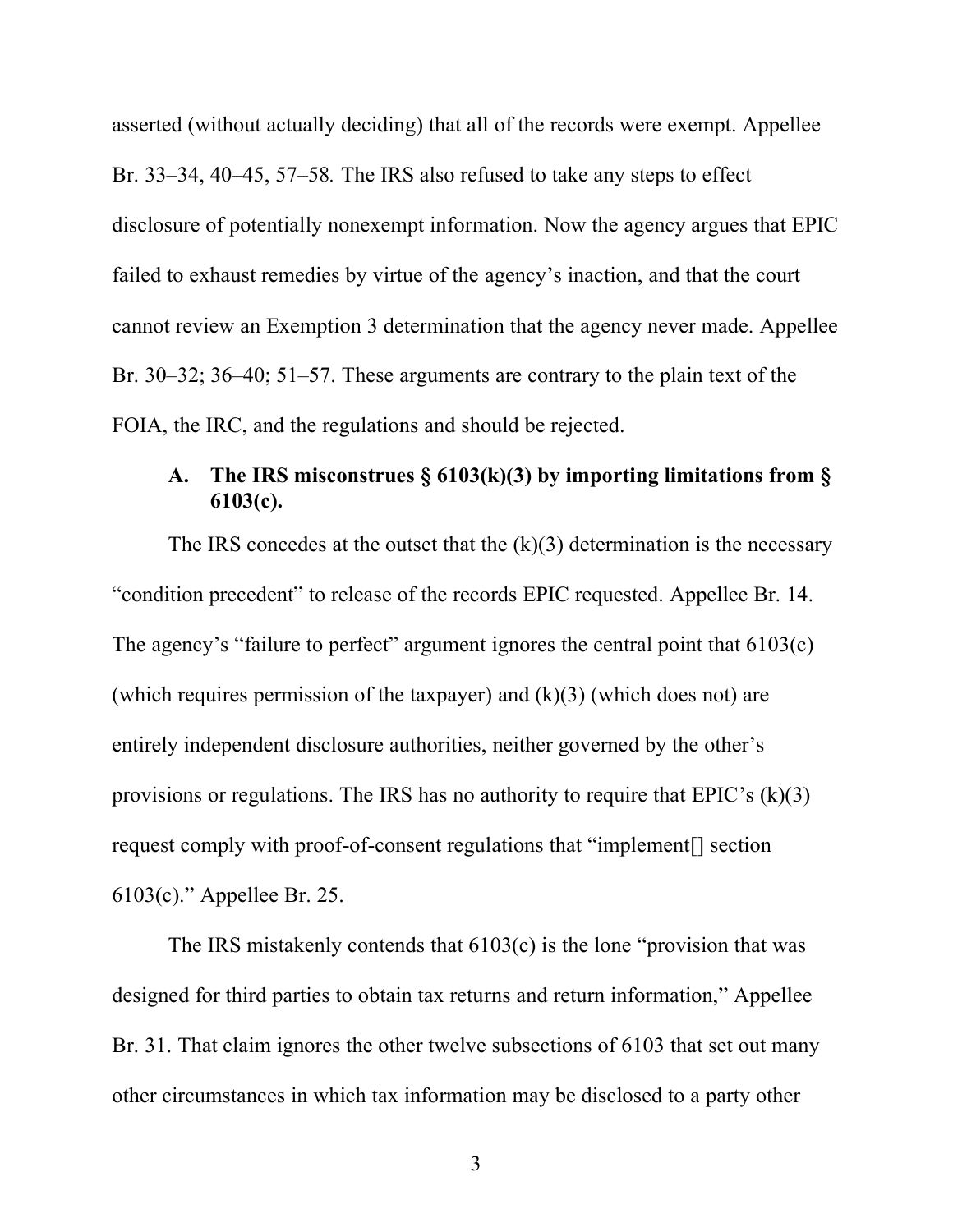than the taxpayer. *See* IRC §§ 6103(d)–(o). As the D.C. Circuit has explained, at least three of these provisions—  $(k)(1)$ ,  $(k)(3)$ , and  $(m)(1)$ —permit disclosure of tax information to "the public at large." *Church of Scientology of Cal. v. IRS* (*Church of Scientology I*), 792 F.2d 146, 149 (D.C. Cir. 1986). Section (k)(3) and the other confidentiality exceptions of 6103 are "literally made for" FOIA requests like EPIC's. *Id.*

A direct comparison of  $6103(c)$  and  $(k)(3)$  demonstrates that they are distinct authorities for IRS disclosure of tax return information. Each provision (1) sets out a distinct category of what the agency "may" disclose; (2) explains how that disclosure serves "tax administration" purposes; and (3) identifies apparent extrinsic restrictions on the IRS's authority to disclose**.** However, the significant differences between the two provisions—which are central to this case— are (1) the factual predicate required for disclosure and (2) the permissible recipients of the information disclosed. Unlike Section  $6103(c)$ , the  $(k)(3)$  provision requires no proof-of-authorization and places no limits on who may receive information**.** *See Final Remarks by Margaret Milner Richardson, Commissioner of Internal Revenue*, Fed. B.A. Sec. Tax'n Rep., Spring 1997 [hereinafter *Richardson Remarks*] ("[Section 6103(k)(3)] permits the IRS to disclose tax return information to correct misstatements of fact without a waiver from the taxpayer.").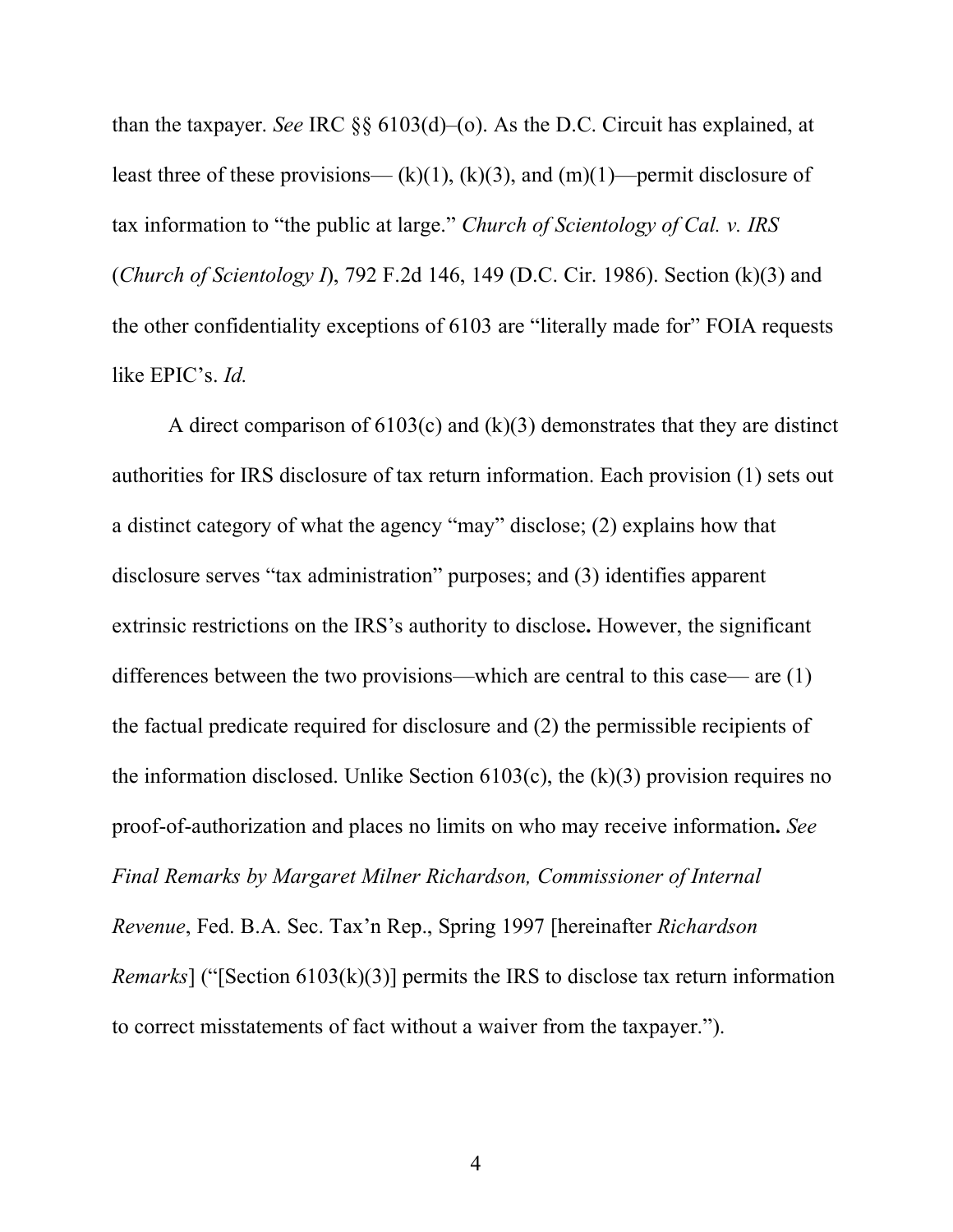#### **B. The IRS created a hurdle to a (k)(3) request where none exists.**

The IRS places great weight on the notion that  $(k)(3)$  lacks a private right of action, reviving its argument that  $(k)(3)$  does "not afford any rights to requesters under the FOIA  $\dots$  ." Appellee Br. 30 (quoting JA 41). Unfortunately for the IRS, the "FOIA contains an express private right of action and provides that review in such cases shall be 'de novo.'" *CREW v. DOJ*, 846 F.3d 1235, 1245 (D.C. Cir. 2017) (quoting 5 U.S.C. § 552(a)(4)(B)); *see also Goldstein v. IRS*, 174 F. Supp. 3d 38, 53 (D.D.C. 2016) ("[A]lthough the IRS processes requests for tax returns under a 'non-FOIA' procedure, its refusal to produce returns is nevertheless actionable under FOIA.").

EPIC, like many other plaintiffs before, has properly relied on the FOIA right of action to seek disclosure of IRS records. *See, e.g.*, *Church of Scientology I*, 792 F.2d at 152–153 (FOIA requester sought disclosure of records pursuant to 6103(c)); *Life Extension Found., Inc. v. IRS*, 915 F. Supp. 2d 174, 185 (D.D.C. 2013), *aff'd*, 559 F. App'x 3 (D.C. Cir. 2014) (FOIA requester sought disclosure of records pursuant to 6103(e)(7)); *Goldstein*, 174 F. Supp. 3d at 53 (FOIA requester sought disclosure of records pursuant to  $6103(e)(1)$ ).

The IRS offers no coherent explanation as to why a request pursuant to (k)(3) would be uniquely unreviewable under the federal open government law. It would be incomprehensible for  $(k)(3)$ , which pertains to "disclosure to ... the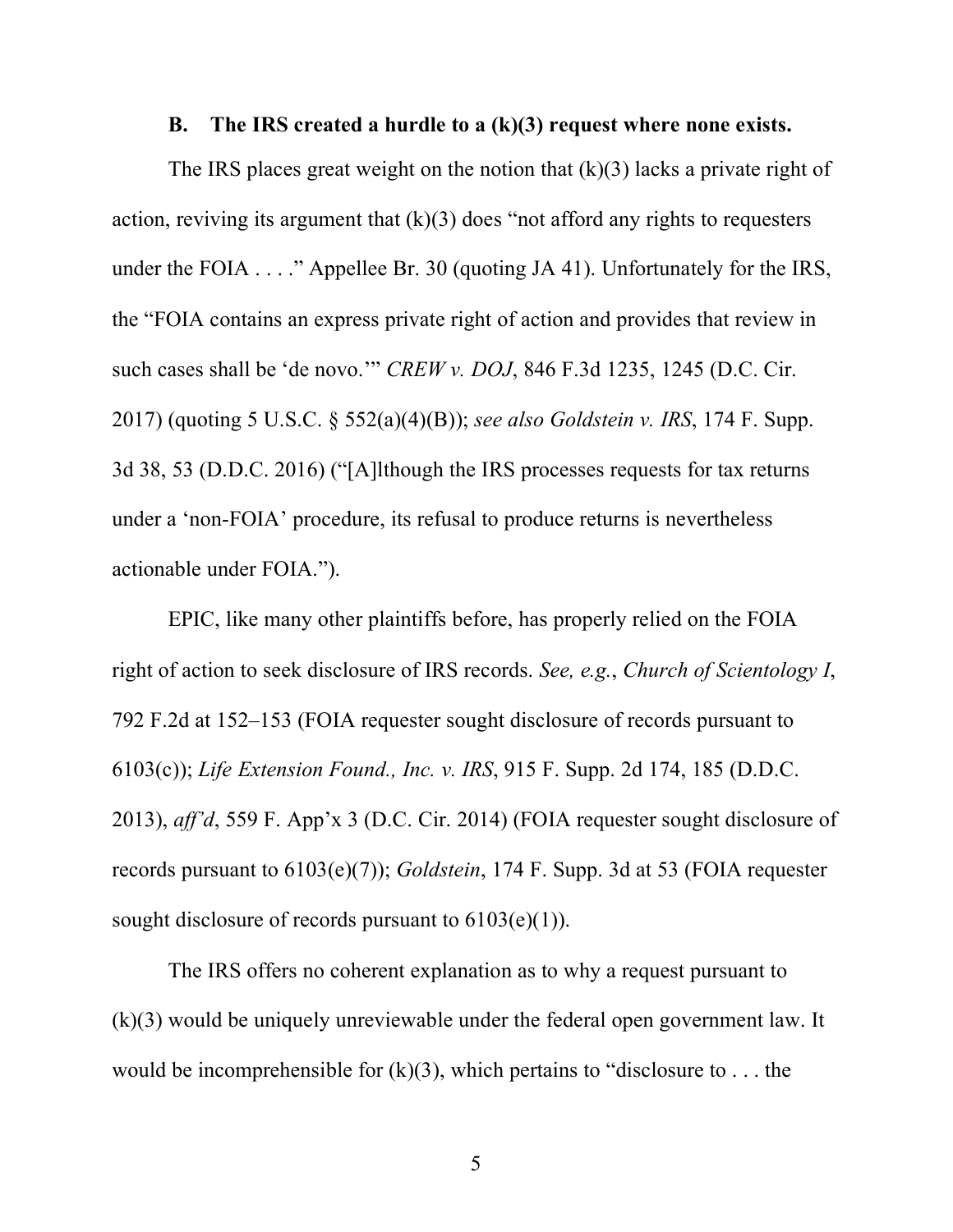public at large," to fall outside of FOIA review when 6103 and FOIA were "quite literally made for each other." *Church of Scientology I*, 792 F.2d at 150. The safeguards built into  $(k)(3)$ —the need for a qualifying misstatement, the nexus to tax administration purposes, and the agency's discretionary decision-making power—more than adequately address the IRS's policy-based fears about the statute being misused. *See* Appellee Br. 30–31.

### **C. The IRS misunderstands the Joint Committee appoval process set out in (k)(3).**

The IRS urges—for the first time on appeal—that EPIC failed to obtain and submit an "authorization" from the Joint Committee on Taxation. Appellee Br. 32– 36. But again, this is upside down and cannot be reconciled with earlier statements by the agency, the text of  $(k)(3)$ , or the applicable Internal Revenue Manual procedures.

Indeed, the IRS stated in the Motion to Dismiss that JCT approval is "solely in the Secretary's discretion"—not something in the power of a FOIA requester. Doc. 14. This interpretation is wholly consistent with the IRS procedures for handling "[r]equests involving disclosure to correct a misstatement of fact under IRC  $\S$  6103(k)(3)," IRM 34.9.1.4.1 ¶ 2. The IRM states that the IRS Commissioner has exclusive authority to refer (k)(3) requests to the JCT. IRM 11.3.11.3.3  $\parallel$  3; IRM 1.2.49 ("Delegation Order 11-2 (Rev. 2) Reference Chart"). Even then, the referral only comes at the end of a multi-stage process that begins with a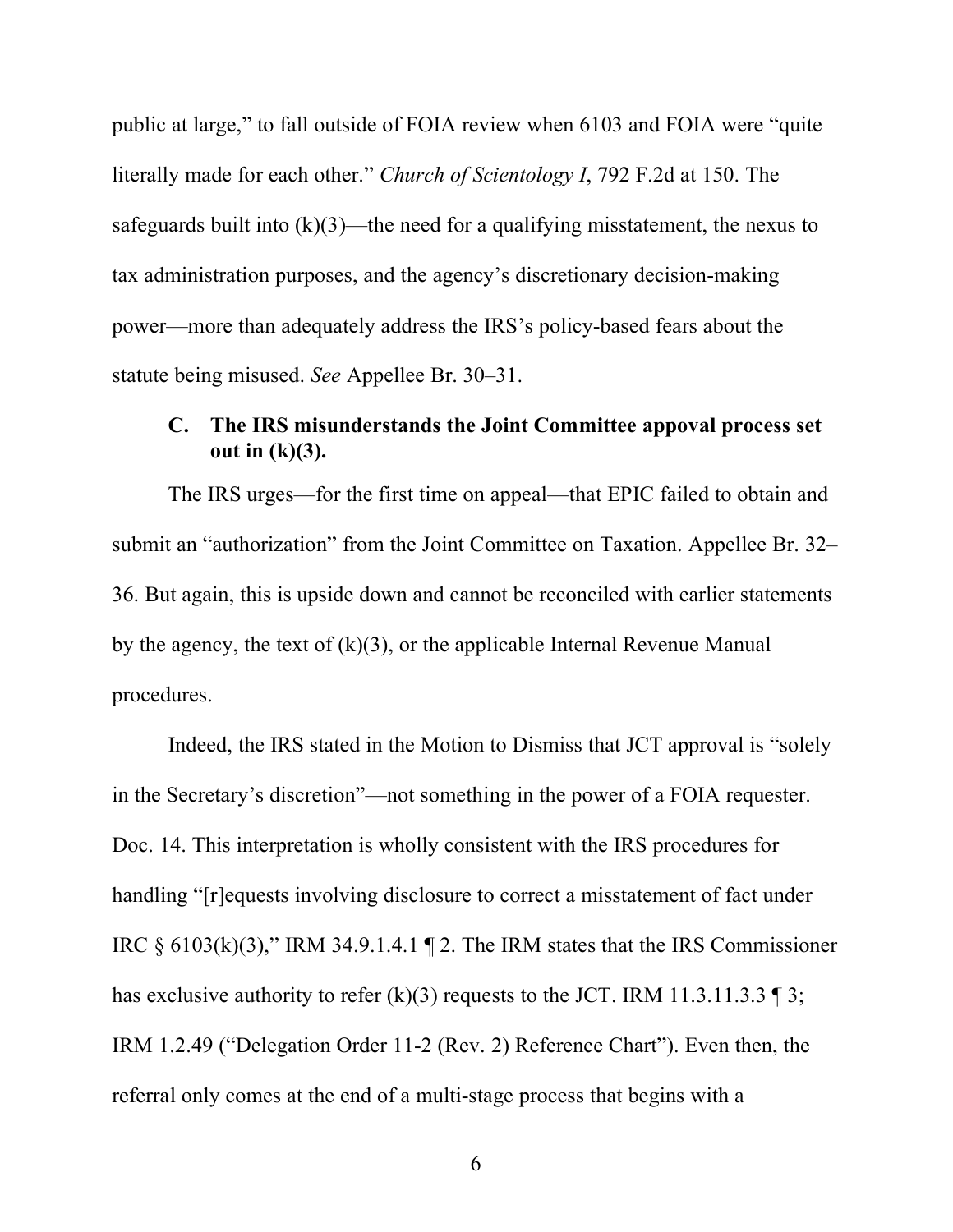notification from the relevant FOIA Public Liaison. *See* IRM 11.3.11.3 ¶ 4. Neither the IRS nor Congress ever contemplated that an individual FOIA requester would be responsible for obtaining "approval" from the JCT pursuant to  $(k)(3)$ . Moreover, it would be nonsensical for the IRS to require JCT authorization from the FOIA requester before the agency initiated the JCT approval process.

Unsurprisingly, the Treasury Regulations do not include any requirement that a FOIA request under  $(k)(3)$  include proof of JCT authorization. The IRS appears to suggest that Treas. Reg.  $\S\S 601.702(c)(4)(i)(E)$  and  $(5)(iii)(C)$  impose such a requirement. Appellee Br. 32, 32 n.8. But those regulations solely "implement[] section  $6103(c)$ " and do not apply to a  $(k)(3)$  request. Appellee Br. 25. Indeed, the "tax information authorization" described in those regulations is a particular IRS form for taxpayer consent. But both sides agree that  $E\text{PIC's (k)(3)}$ request is not based on taxpayer consent, so such proof would not be "appropriate" in this context.

The agency's mischaracterization of the JCT approval process provides no basis to refuse processing of EPIC's request.

#### **D. The IRS cannot escape its FOIA obligations, which include taking "reasonable steps" to make a (k)(3) determination.**

The IRS argues that it has no obligation to take any steps to identify or release non-exempt information responsive to EPIC's FOIA request. Appellee Br. 32–36. The IRS also contends that it would be "unlawful" for a court to order the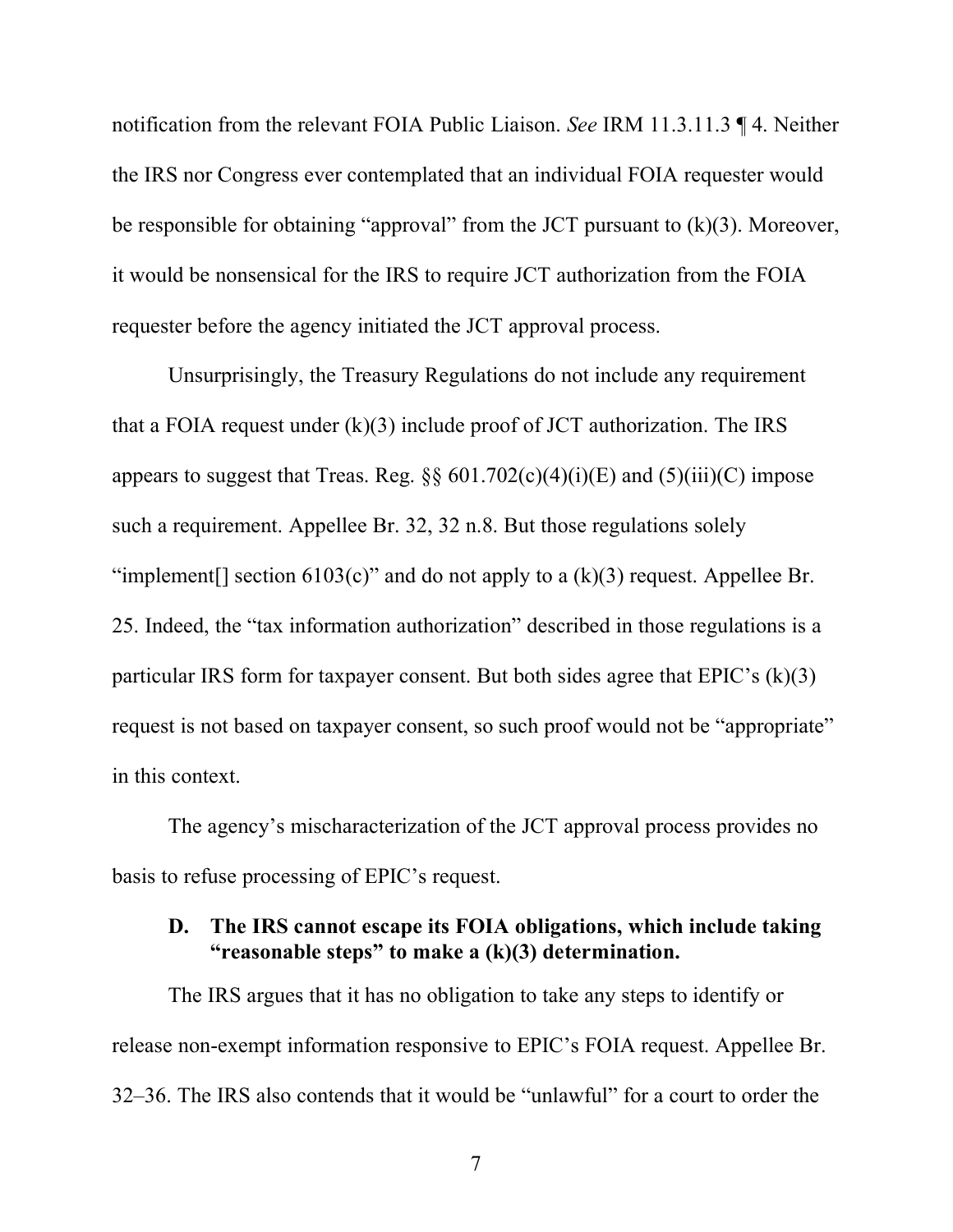agency to take such steps—even the steps outlined in the agency's own Manual. Appellee Br. 33–34, 40–45, 57–58. These arguments are directly contrary to the FOIA and find no support in this Court's precedents.

First, the IRS erroneously assumes that the records EPIC seeks are "exempt" from disclosure even though the agency has refused to process the request under (k)(3). Appellee Br. 53–54 ("The IRS did not reach a conclusion regarding the merits of invoking section  $6103(k)(3)$  to release that information[.]"). In order to determine whether records are exempt under 6103, the agency must consider not only the confidentiality rule of 6103(a), but also determine whether the relevant exceptions to that rule apply. *See, e.g.*, *Life Extension Found.*, 915 F. Supp. 2d at 185 (reviewing IRS's exercise of discretion under 6103(e)(7)); *Sea Shepherd Conservation Soc'y v. IRS*, 208 F. Supp. 3d 58, 87–88 (D.D.C. 2016) (same). The IRS has made no such determination, and the agency is therefore wrong to state that the records at issue are "exempt," *see* Appellee Br. 31, 33, a fact which is assuredly not "undisputed" by EPIC. Appellee Br. 57.

Second, the IRS mischaracterizes EPIC's argument, which is not that the Court "must seek approval from the Joint Committee," Appellee Br. 33, but that the agency must *make a determination* under (k)(3), which includes whether or not certain tax return information can be released. By refusing to make this determination, the agency is necessarily in violation of its duty to "take reasonable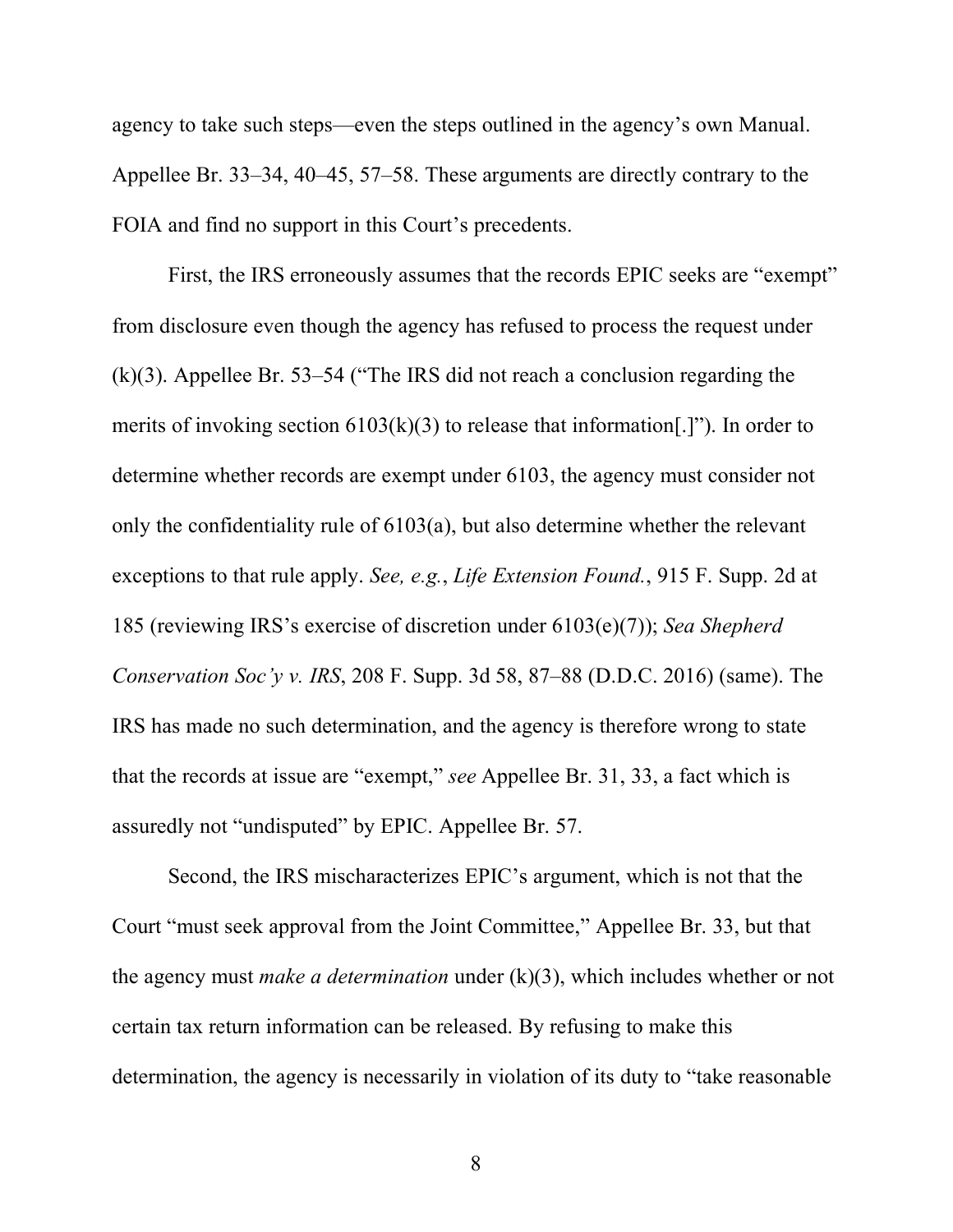steps necessary to segregate and release nonexempt information." 5 U.S.C. §  $552(a)(8)(A)(ii)(II)$ ; JA 54. The IRS's response that this provision applies to a "partially exempt record," and does not "require disclosure" of a record "exempted" under  $(b)(3)$ , Appellee Br. 35, is again is putting the cart before the horse. The IRS has not yet determined how much, if any, of the information requested by EPIC is exempt because it has neither reviewed the records nor made a (k)(3) determination.

Third, the IRS strains credulity by arguing that the IRM provisions (the agency's own guidance) concerning  $(k)(3)$  are irrelevant to the handling of a  $(k)(3)$ request. Appellee Br. 40–45. As an initial matter, EPIC's arguments referencing the IRM are properly before this Court, as they represent a further enumeration of EPIC's contention below that the IRS failed to take reasonable steps to release nonexempt information. *See, e.g.*, Doc. 15 at 19; *see also Elliott v. USDA*, 596 F.3d 842, 852 (D.C. Cir. 2010) (holding that a search adequacy argument was "not forfeited" for the purposes of a FOIA appeal where appellant "challenged [search adequacy] in the district court").

Indeed, EPIC does not argue that the IRM imposes *additional* obligations on the IRS beyond what the FOIA requires. Rather, the IRM (k)(3) provisions are an authoritative (or at a minimum, highly persuasive) statement of what the IRS considers to be the "reasonable steps necessary" to identify and release nonexempt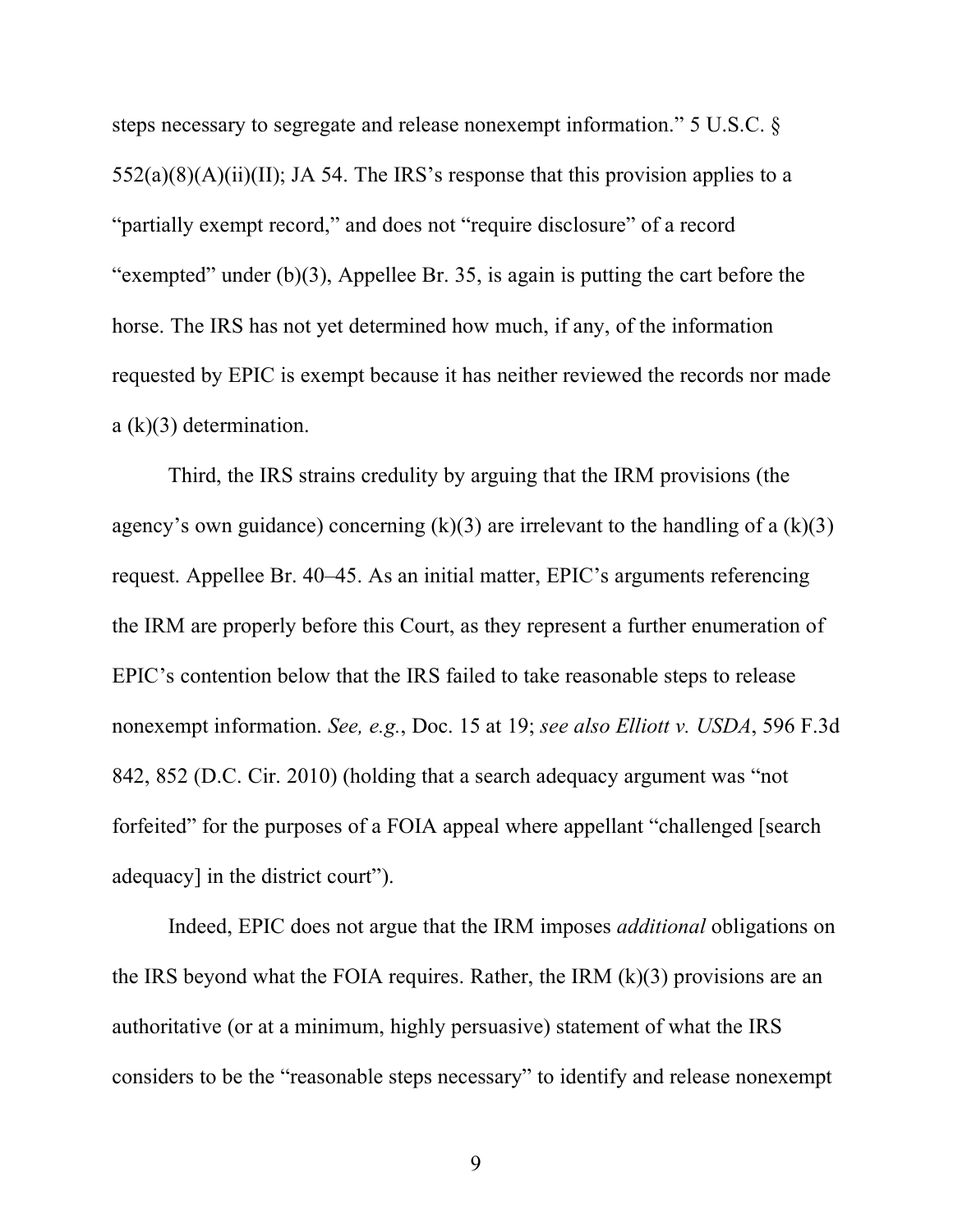information in these circumstances. If the IRS wishes to argue that its own procedures are not "reasonable"—for example, the instruction to prepare a letter to the JCT, IRM 11.3.11.3 ¶ 8—then the agency may do so once it has made a determination on EPIC's request.

Finally, notwithstanding the IRS's claim that it cannot be required "to seek third-party authorization," Appellee Br. 33–34, this Court has previously required agencies to consult with third parties before determining whether to disclose information under the FOIA. In *Venetian Casino Resort, LLC v. EEOC*, 530 F.3d 925 (D.C. Cir. 2008), the Court instructed the lower court "to enjoin the [EEOC] from disclosing Venetian's confidential information without adhering to . . . the agency's regulations implementing the FOIA." *Id.* at 935. Under those FOIA regulations, when the Commission receives a FOIA request implicating a third party's confidential commercial information, the Commission is obligated to notify the third party; provide the third party with an opportunity to submit detailed objections to disclosure; carefully consider the third party's objections; and, if the Commission overrules those objections, issue a reasoned decision to the third party explaining why. *Id.* at 934.

Given "the wide latitude courts possess to fashion remedies under FOIA," a court could just as well order the IRS to take particular steps precedent to disclosing nonexempt information, up to and including consultation with the JCT.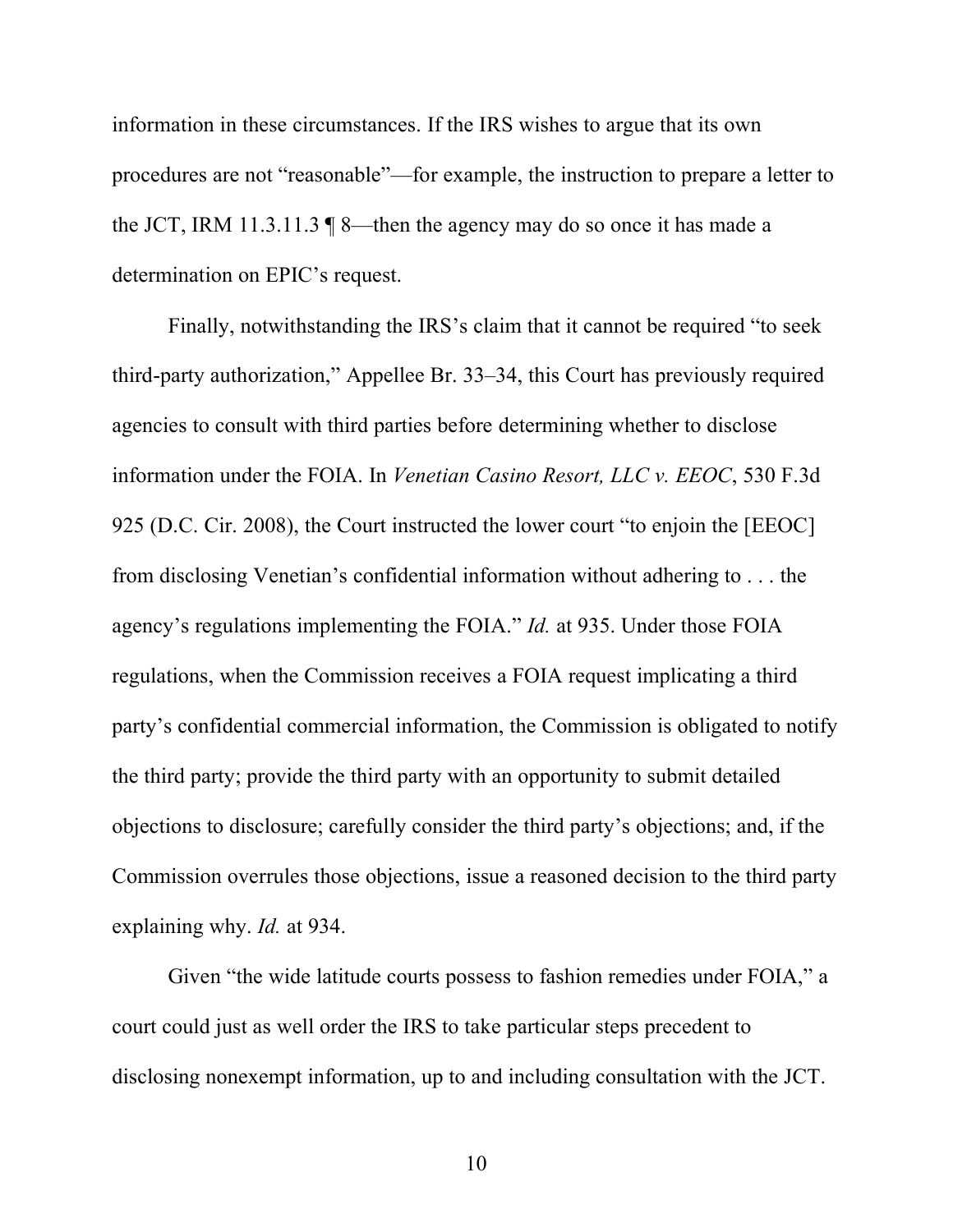*CREW*, 846 F.3d at 1242. And to the extent that the IRS is concerned about collateral releases of protected tax information, Appellee Br. 57–58, courts have discretion to fashion appropriate procedures to avoid improper disclosure. Concerns about taxpayer confidentiality have not prevented the IRS from processing requests for protected tax information in the past, and they need not become a categorical bar to disclosure now. *See, e.g.*, *Life Extension Found.*, 915 F. Supp. 2d at 185; *Sea Shepherd*, 208 F. Supp. 3d at 87–88.

### **E. The IRS misinterprets** *R.R. Workers***; Exemption 3 determinations are reviewable.**

The IRS advances the breathtaking theory that any discretionary determination the agency makes under  $(k)(3)$  is categorically unreviewable. Appellee Br. 36–40. Even if this argument were not contrary to the FOIA and this Court's decision in *Church of Scientology I*, 792 F.2d 16 (D.C. Cir. 1986), it is irrelevant at this stage. The IRS has not made any discretionary decision for this Court to review.

The agency has continually refused to decide whether to exercise its qualified discretion to disclose or withhold records under  $(k)(3)$ . "[T]he IRS neither 'exercise[d] its discretion and expertise' on, nor 'ma[de] a factual record' regarding, the merits of EPIC's FOIA claims." Appellee Br. 53–54. This refusal is the basis of EPIC's Complaint. JA 54–56. Yet the IRS urges this Court to essentially rewrite § 552 and conclude that the mere existence of a discretionary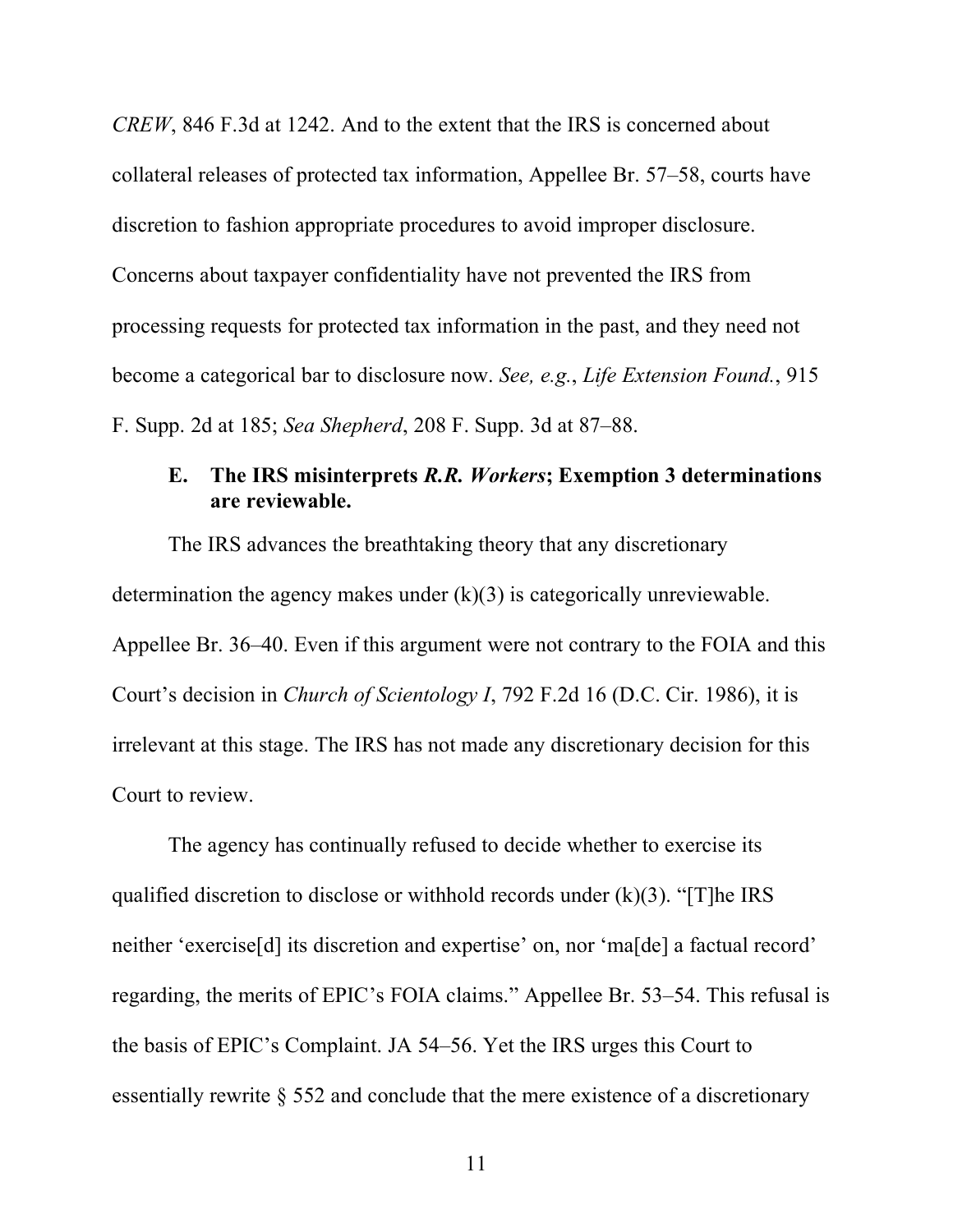(b)(3) statute precludes judicial review and excuses the agency from the duty to process a request. This is "[p]ure applesauce." *King v. Burwell*, 135 S. Ct. 2480, 2501 (2015) (Scalia, J., dissenting).

The agency misreads *R.R. Workers*, 830 F.2d 331 (D.C. Cir. 1987)—a case about the interaction between the FOIA and the Railroad Unemployment Insurance Act—to conclude that discretionary (b)(3) determinations under 6103 are unreviewable. That is simply not the law. First, the Court already announced in *Church of Scientology I* that any claimed exemption under 6103 is subject to de novo review. 792 F.2d at 150. Second, the court in *R.R. Workers* explicitly limited its holding to the specific (b)(3) statute at issue. 830 F.2d at 336–37. Third, even in *R.R. Workers* the court did not find the agency's discretionary decision "unreviewable."

Indeed, the court in *Church of Scientology I* already rejected a less strident version of this argument that the IRS advanced thirty years ago (i.e., that 6103 determinations are subject to APA review rather than FOIA review). 792 F.2d at 148–49. The court found that 6103 and the FOIA are "entirely harmonious" and impose on the IRS "the burden of sustaining its claimed exemption in de novo judicial review." *Id.* at 150; *see also* H.R. Rep. No. 1497, at 9 (1966). The court also expressly rejected the logic of an earlier district court case, *Zale Corp. v. IRS*, 481 F. Supp. 486, 490 (D.D.C. 1979), which had subjected the IRS's discretionary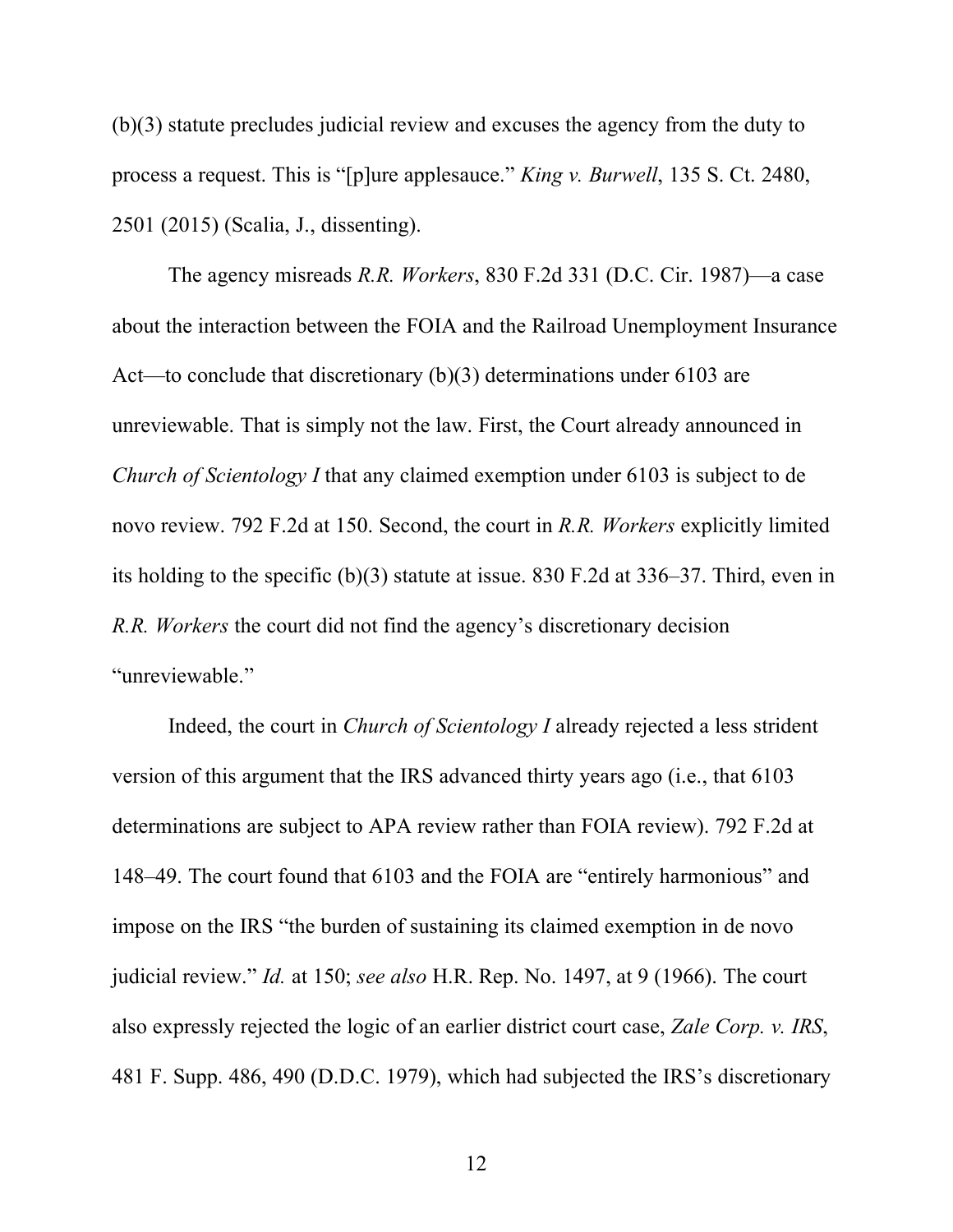disclosure determinations only to APA review. *Church of Scientology I*, 792 F.2d at 149.

It is clear, too, that *Church of Scientology I* applies with full force to an IRS decision to release or withhold records under  $(k)(3)$ . First, the court specifically highlighted (k)(3) in adopting FOIA's de novo standard. *See* 792 F.2d at 149 (referring to (k)(3) as an exception to the 6103 "prohibition of disclosure"). Second, the court also held that the lower court "should have required the IRS to sustain its burden of proving that the documents it sought to withhold [under 6103(c)] were exempt from disclosure . . . ." *Id.* at 153. Section 6103(c), which is closely analogous to (k)(3), also gives the IRS qualified discretion to withhold or release tax records. The court could not have reached its holding as to 6103(c) if it believed that discretionary 6103 decisions were unreviewable.

Many courts have exercised de novo review over discretionary  $\S 6103$ decisions. *See, e.g., Branch Ministries, Inc. v. Richardson*, 970 F. Supp. 11, 14 (D.D.C. 1997) (rejecting, in FOIA review, the IRS's decision not to disclose return information under its discretionary § 6103(c) authority); *Long v. IRS*, 742 F.2d 1173, 1181–82 (9th Cir. 1984) ("[W]e perceive no inconsistency between FOIA's de novo standard and the seemingly absolute language of section 6103(b)(2) which appears to delegate this determination to the Secretary or his delegate."); *Linsteadt v. IRS*, 729 F.2d 998, 1003 (5th Cir. 1984) (holding that the IRS "bear[s] the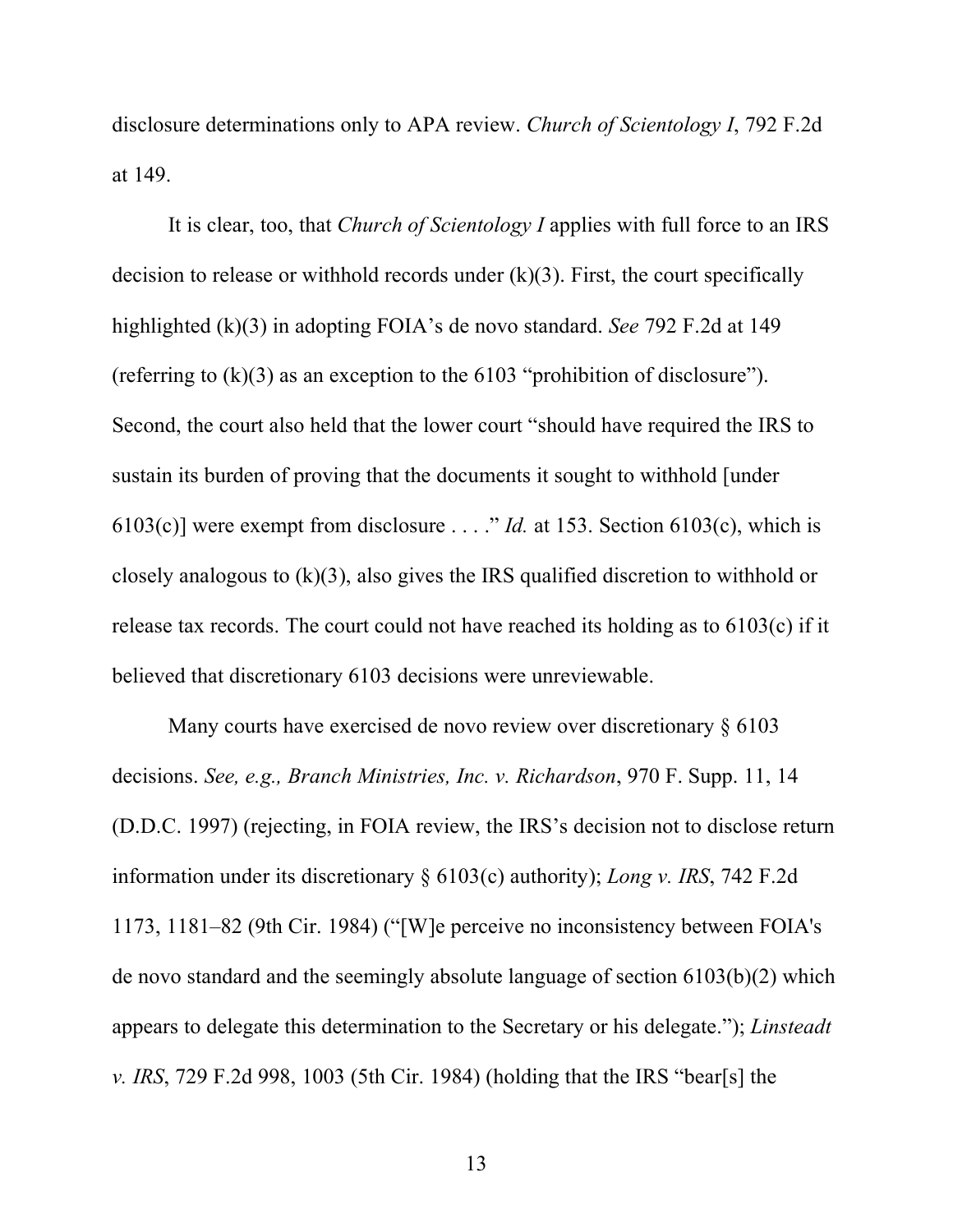burden" of justifying its decision not to release records under its discretionary § 6103(c) and (e)(7) authority); *Currie v. IRS*, 704 F.2d 523, 527 (11th Cir. 1983) (reviewing under the FOIA the IRS's decision not release records under its discretionary  $§ 6103(e)(7)$  authority).

And even if the logic of *R.R. Workers* were applicable to 6103—which, again, it is not—review would still be available under the APA, a statute which was never invoked and not at issue in *R.R. Workers*. *See, e.g.*, *Am. Friends Serv. Comm. v. Webster*, 720 F.2d 29, 71 (D.C. Cir. 1983) (reviewing and upholding the FBI's discretionary decision not to disclose tax information in its files to the National Archives under 6103(n)); *see also Aronson v. IRS*, 973 F.2d 962, 967 (1st Cir. 1992) (holding, in contrast to this Circuit's de novo rule, that review of discretionary decisions under 6103 "must take place under [the] more deferential, administrative law standards" of the APA).

EPIC is aware of no case—and the IRS cites to none—in which a court has placed the discretionary disclosure provisions of 6103 beyond judicial review.

#### **F. The IRS misconstrues the administrative exhaustion requirement.**

The IRS spends a considerable stretch of its brief making the uncontroversial points that (1) it is generally desirable for FOIA requesters to exhaust their administrative remedies, and (2) failure to exhaust can be fatal to a FOIA lawsuit. Appellee Br. 51–53. Yet the IRS barely stops to explain why it thinks EPIC has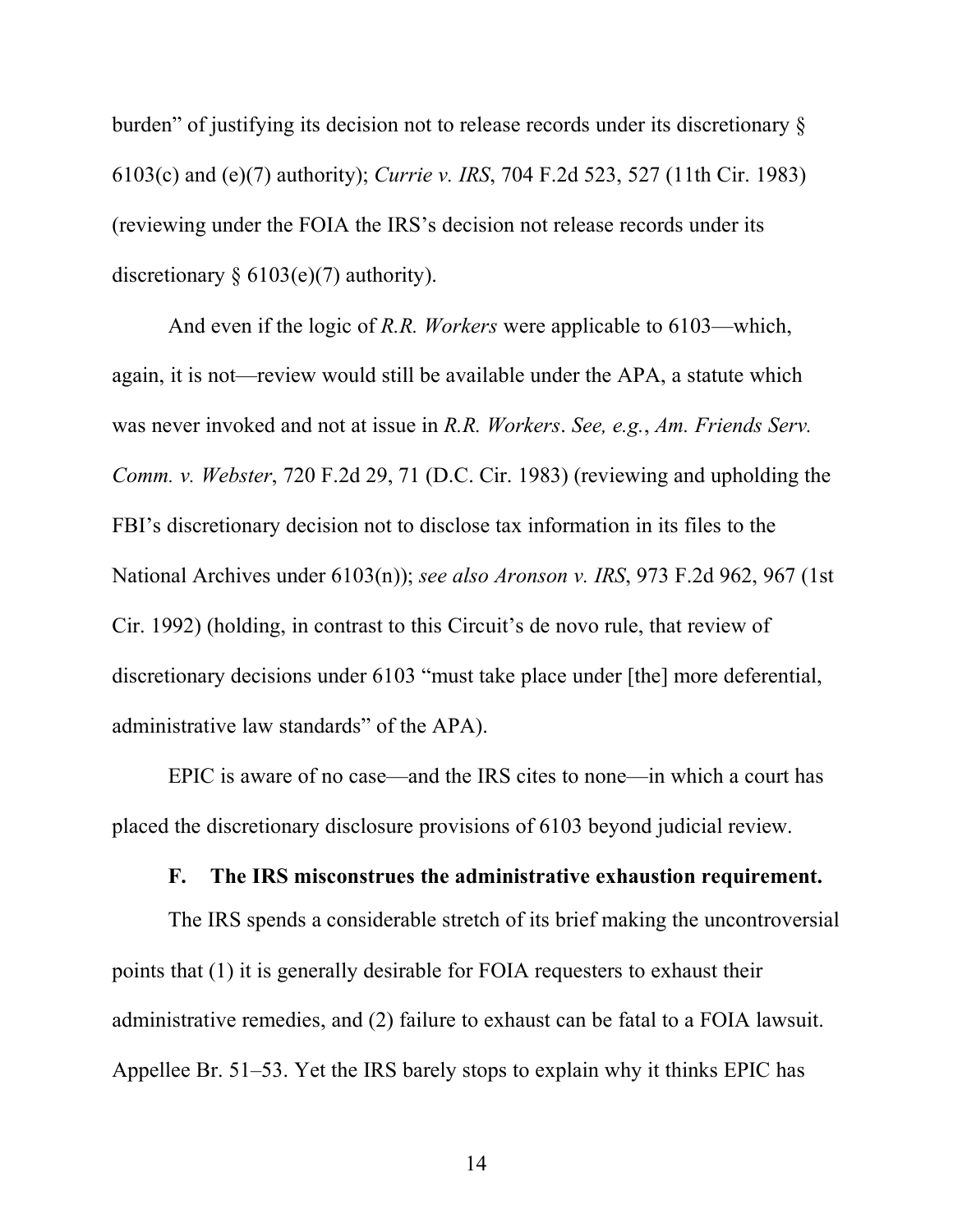failed to exhaust its remedies here, and the agency certainly fails to explain why it should escape judicial review as a prudential matter.

The IRS begins with the unsubstantiated claim that EPIC is not "entitled to" the requested records, which have "no possibility of being released." *Id.* at 53. The agency does not discuss how either of these statements is rooted in law, but instead cites to five different Treasury Regulations in rapid succession. *Id.* What these provisions have to say about the instant case is left unstated and unclear, but several things are clear. First, the key provision listed by the IRS—Treas. Reg. §  $601.702(c)(5)(iii)(C)$ —is an irrelevant regulation that solely "implements<sup>[]</sup> section  $6103(c)$ ," not (k)(3). Appellee Br. 25. Second, even if Treas. Reg. §  $601.702(c)(5)(iii)(C)$  does apply to EPIC's request, EPIC clearly satisfied those requirements. The regulation only requires that a requester provide proof of taxpayer consent "as appropriate." *Id.* It is definitively not "appropriate" to demand proof of consent for a request under (k)(3). *See* IRC § 6103(k)(3); *Richardson Remarks* at 9. Third, if the IRS's regulation does require proof of taxpayer consent to process a (k)(3) request, the Court should set aside that regulation as an impermissible construction of the FOIA and (k)(3). *See Lehrfeld v. Richardson*, 132 F.3d 1463, 1467 (D.C. Cir. 1998)*.* Finally, the IRS has no way of knowing whether the requested records have any "possibility of being released," because the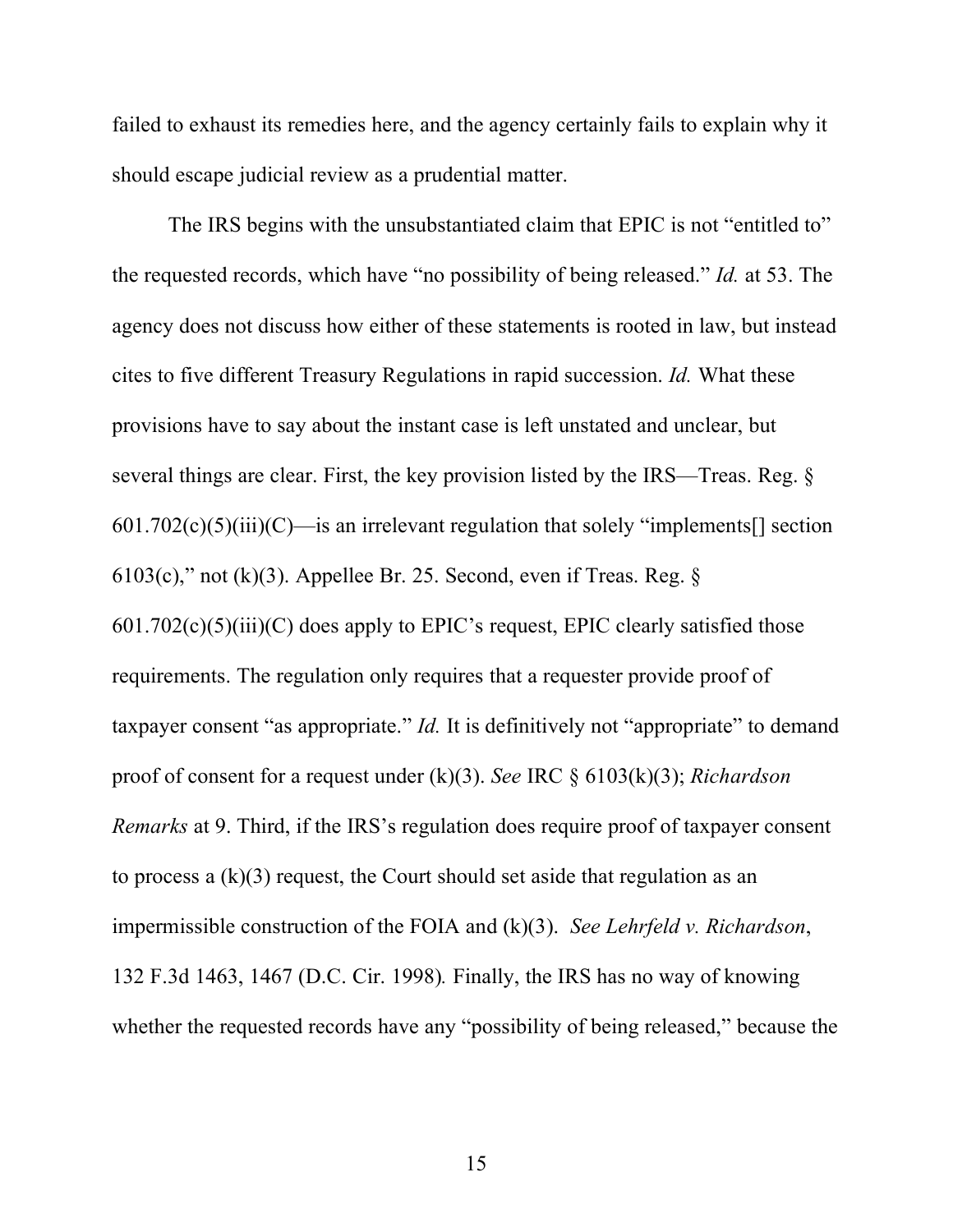agency has refused to conduct the inquiry necessary to make that determination. Appellee Br. 25.

The IRS next argues that EPIC failed to exhaust administrative remedies because the agency unilaterally refused to "exercise[] its discretion and expertise." Appellee Br. 53–54. EPIC does not dispute that the agency neglected to issue a reasoned determination as to EPIC's FOIA request and the applicability of  $(k)(3)$ . However, it is not apparent how this unlawful refusal to process EPIC's request warrants a prudential determination that EPIC failed to exhaust its remedies. The IRS attempts to distinguish *Wilbur v. CIA*, 355 F.3d 675 (D.C. Cir. 2004), on similar grounds, Appellee Br. 54–55, yet simply begs the same question. Why should the agency be rewarded for violating its FOIA obligations? Where—as here—"the IRS has adopted a legal position under which it can only deny such a reformulated request" and it would be "futile to require [EPIC] to file a new request," *Lehrfeld*, 132 F.3d at 1466–67, the Court should not hesitate to exercise judicial review.

The IRS then makes a final, meritless argument that it the agency is "entitled to a judgment as a matter of law" because the information EPIC seeks is "categorically exempt from disclosure." Appellee Br. 56–57. This is simply false: as stated, the agency cannot corroborate its claim that the requested records are exempt, because it has chosen not to make that the (k)(3) determination. *See*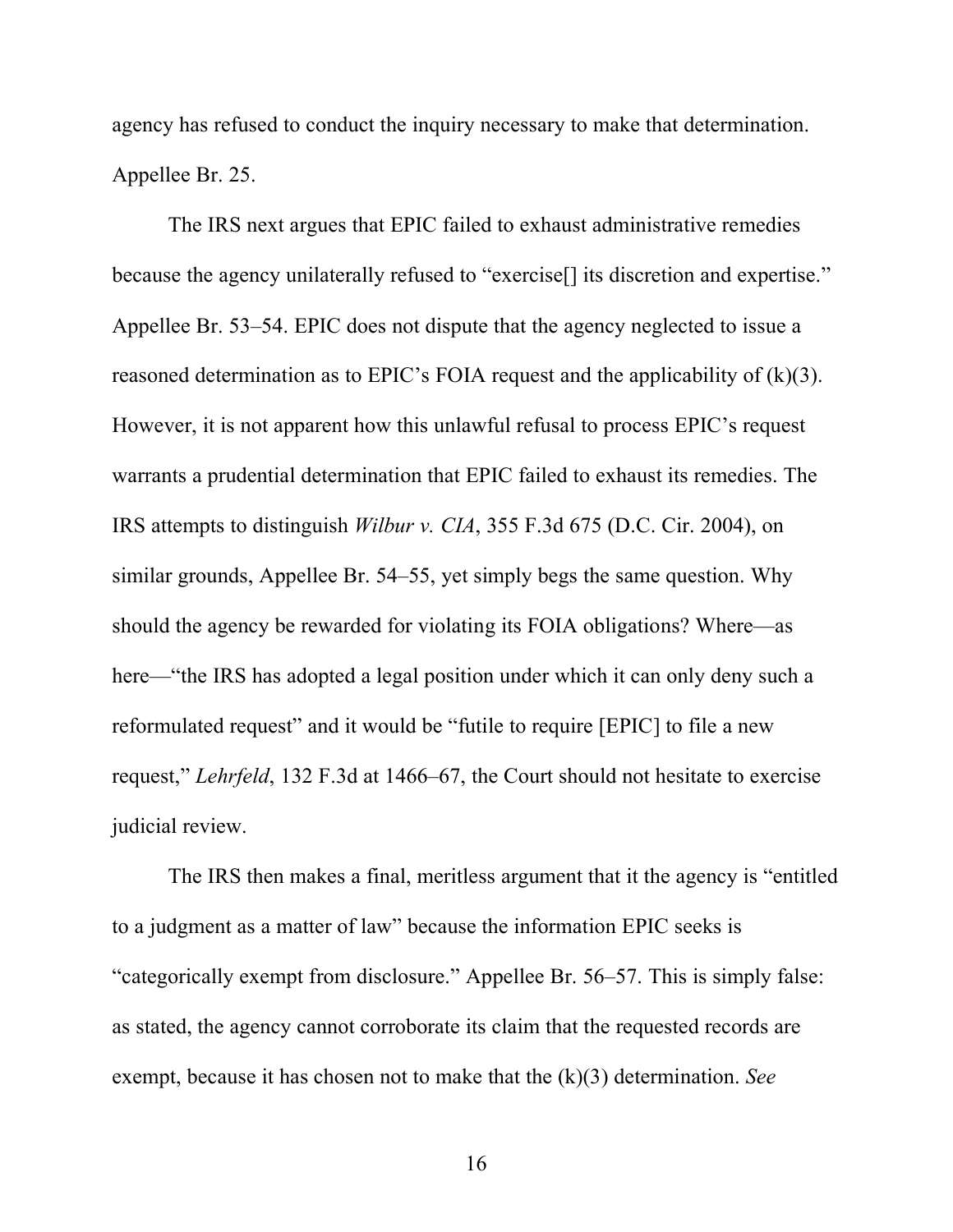Appellee Br. 25. The IRS's reliance on *Hull v. IRS*, 656 F.3d 1174 (10th Cir.

2011); *Lehrfeld*, 132 F.3d 1463; and *Church of Scientology I*, 792 F.2d 146, is thus misplaced.

In sum, EPIC has exhausted its administrative remedies. To the extent that has not, it would be futile to require EPIC to refile its FOIA request when the agency has refused to process it. The purposes of exhaustion would not be served by declining to exercise judicial review.

#### **II. The IRS misrepresents the relief that EPIC seeks, and cannot escape its mandatory obligation to process EPIC's request.**

Both sides are in agreement that judicial review in this case is only available under the APA if "there is no other adequate remedy in a court." 5 U.S.C. § 704; Appellant Br. 39; Appellee Br. 58. EPIC has asserted claims under the APA as an alternative remedy, available if the court determines that certain IRS actions are not subject to review under the FOIA, including (1) the administrative closure of EPIC's request without processing, contrary to the applicable Treasury Regulations, and (2) the refusal by the IRS to take reasonable steps necessary, including making a determination on the application of IRC  $\S$  6103(k)(3), to segregate nonexempt information in the records requested by EPIC. The IRS concedes in response that "an agency's closure of a request as imperfect is reviewable under FOIA." Appellee Br. 61. Therefore, the only remaining dispute is whether the IRS's refusal to take any steps to review or otherwise respond to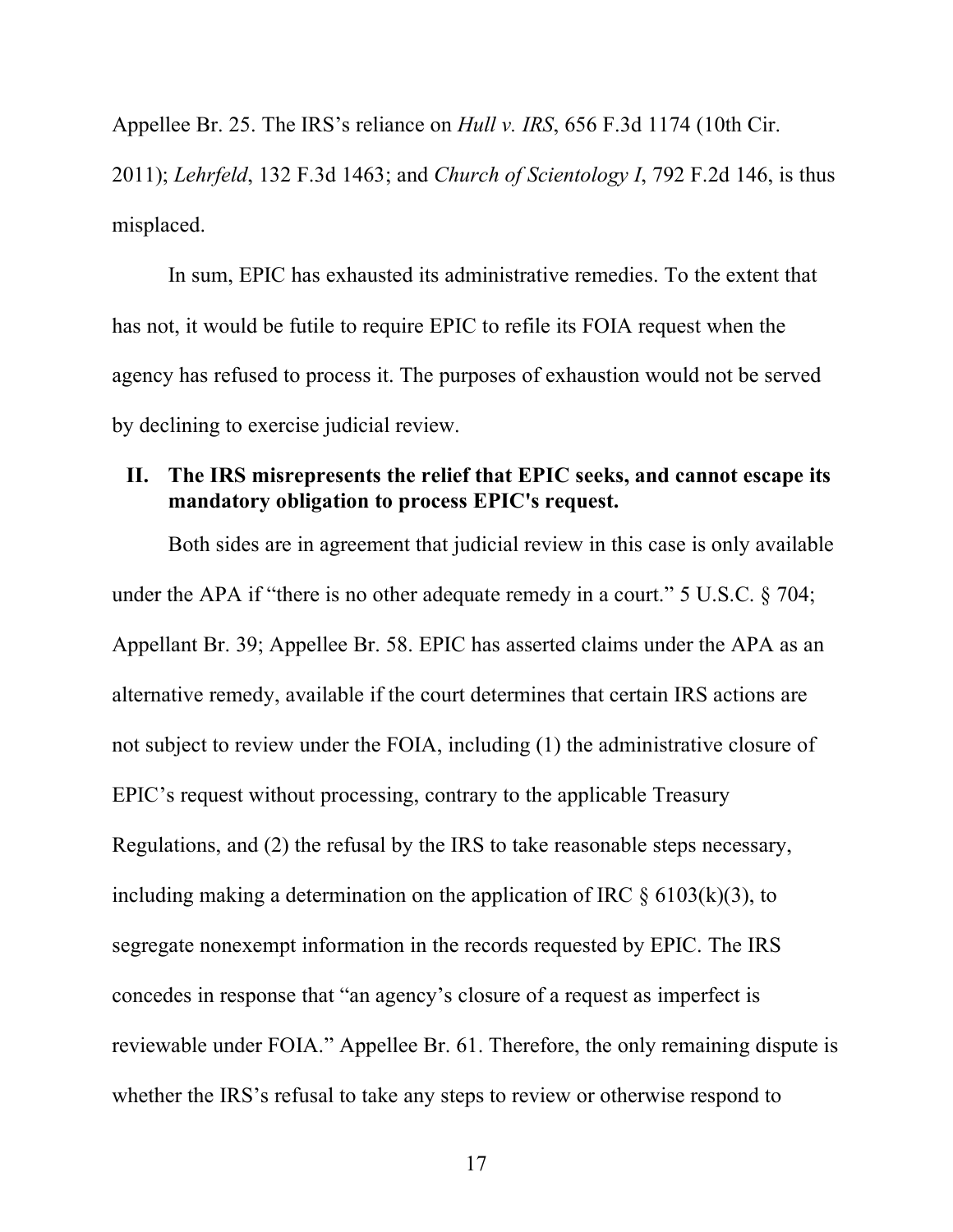EPIC's request for disclosure of tax information pursuant to  $(k)(3)$  is subject to judicial review. The IRS argues that its final denial of EPIC's request is unreviewable. That simply cannot be right.

None of the cases that the IRS cites stand for the proposition that the agency can arbitrarily deny a request to take a discrete action that is both statutorily required and envisaged by the agency itself in its procedural manual. Unlike in *Southern Utah Wilderness Alliance*, this is not a case challenging an agency's chosen method of carrying out its statutory mission. *Norton v. S. Utah Wilderness All.*, 542 U.S. 55, 66 (2004) (noting that the law was "mandatory as to the object to be achieved, but it leaves BLM a great deal of discretion in deciding how to achieve it"). Nor is this a case seeking to remedy unreasonable delay in promulgating a rule, *Sierra Club v. Thomas*, 828 F.2d 783 (D.C. Cir. 1987); seeking to compel issuance of a valid rule, *In re Long-Distance Tel. Serv. Fed. Exise Tax Refund Litig.*, 751 F.3d 629 (D.C. Cir. 2014); or seeking review of subordinate official recommendations that do not constitute a rule, *Anglers Conservation Network v. Pritzker*, 809 F.3d 664 (D.C. Cir. 2016).

This is a case about the IRS's refusal to take steps that it argues are a necessary prerequisite to the processing of EPIC's FOIA request. The FOIA itself, in combination with IRC  $\S 6103$ , provides the unequivocal duty to act. As with any other Exemption 3 statute, it is the obligation of "the agency, and then the court" to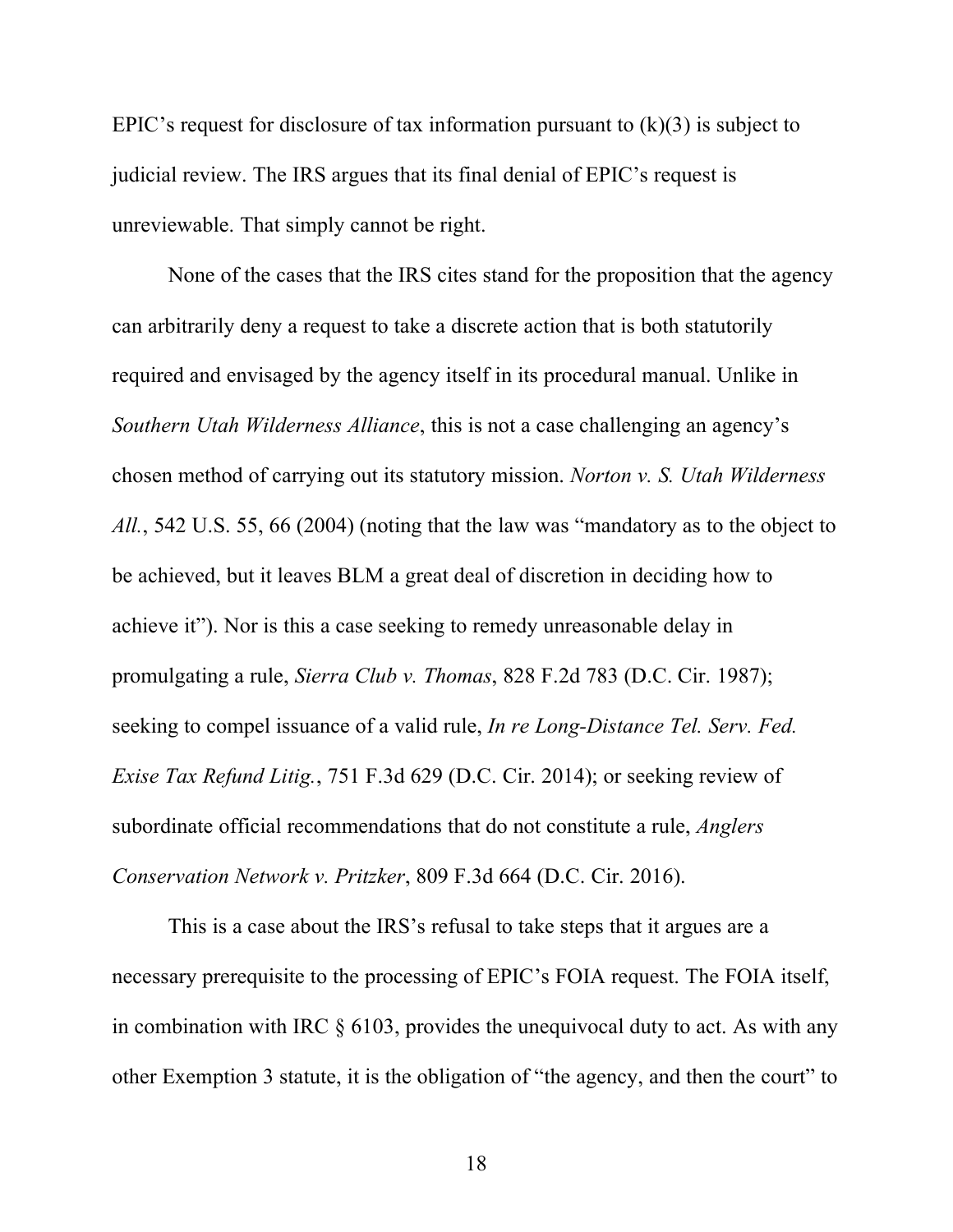review the statute's "application to the particular matter sought to be disclosed."

*R.R. Workers*, 830 F.2d at 333. "The court's evaluation of an Exemption 3 dispute arises only after the agency charged with administering the statute has reached its own conclusions." *Id*. Yet the IRS has refused to reach any conclusion with respect to the Exemption 3 dispute in this case. That failure to act violates the agency's statutory duty, and the Court must have authority to issue mandates to ensure that the core goal of FOIA is not frustrated.

The FOIA provides that an agency "shall make [records] promptly available to any person" in response to a request. 5 U.S.C.  $\S$  552(a)(3)(A). The agency is also required to provide the requester with a "determination and the reasons therefor," which are subject to judicial review. *Id*. § 552(a)(6)(A). More pointedly, the FOIA requires that:

An agency shall

- (i) withhold information under [the FOIA] only if
	- (I) the agency reasonably foresees that disclosure would harm an interest protected by an exemption described in subsection (b); or
	- (II) disclosure is prohibited by law; and
- (ii)
- (I) consider whether partial disclosure of information is possible whenever the agency determines that a full disclosure of a requested record is not possible; and
- (II) take reasonable steps necessary to segregate and release nonexempt information.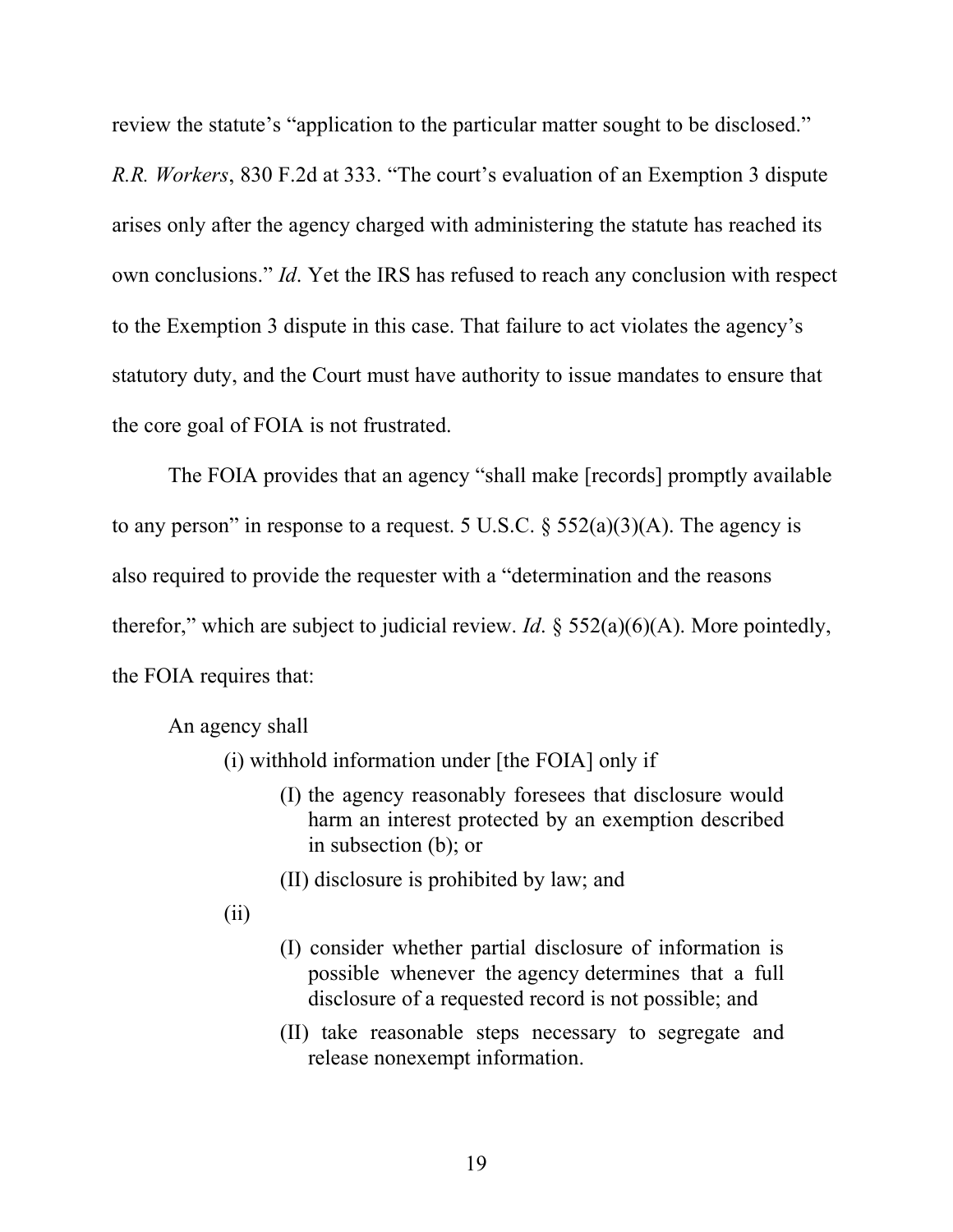*Id.* § 552(a)(8)(A). The FOIA indicates that courts may, in certain circumstances, evaluate "whether agency personnel acted arbitrarily or capriciously with respect to the withholding" of agency records. *Id*. § 552(a)(4)(F).

As the IRS itself explains in its response to EPIC's constitutional argument: the text and structure of  $(k)(3)$  reflect Congress's concern "about the breadth of the IRS's authority" and discretion regarding disclosures of taxpayer information. Appellee Br. 50. The proper way to implement Congress's dual intent in the FOIA and in  $(k)(3)$ —to make tax information available "to the extent necessary for tax administration purposes to correct a misstatement of fact" with respect to a "return or any transaction of the taxpayer"—while still limiting the breadth of IRS authority would be to subject the agency's determination to judicial review under either the FOIA or the APA.

### **III. The IRS has not distinguished the JCT approval clause from other similarly unconstitutional provisions, and the agency's waiver argument is frivolous.**

All of the IRS's arguments in response to the separation of powers issue miss the mark, and the agency finds no support in either the text of the Constitution or subsequent judicial interpretations thereof. The agency's waiver argument is frivolous and ignores both the role that the lower court played in creating the unconstitutional interpretation of  $(k)(3)$  that EPIC is now challenging and the role that this Court must play in reviewing that interpretation. The agency's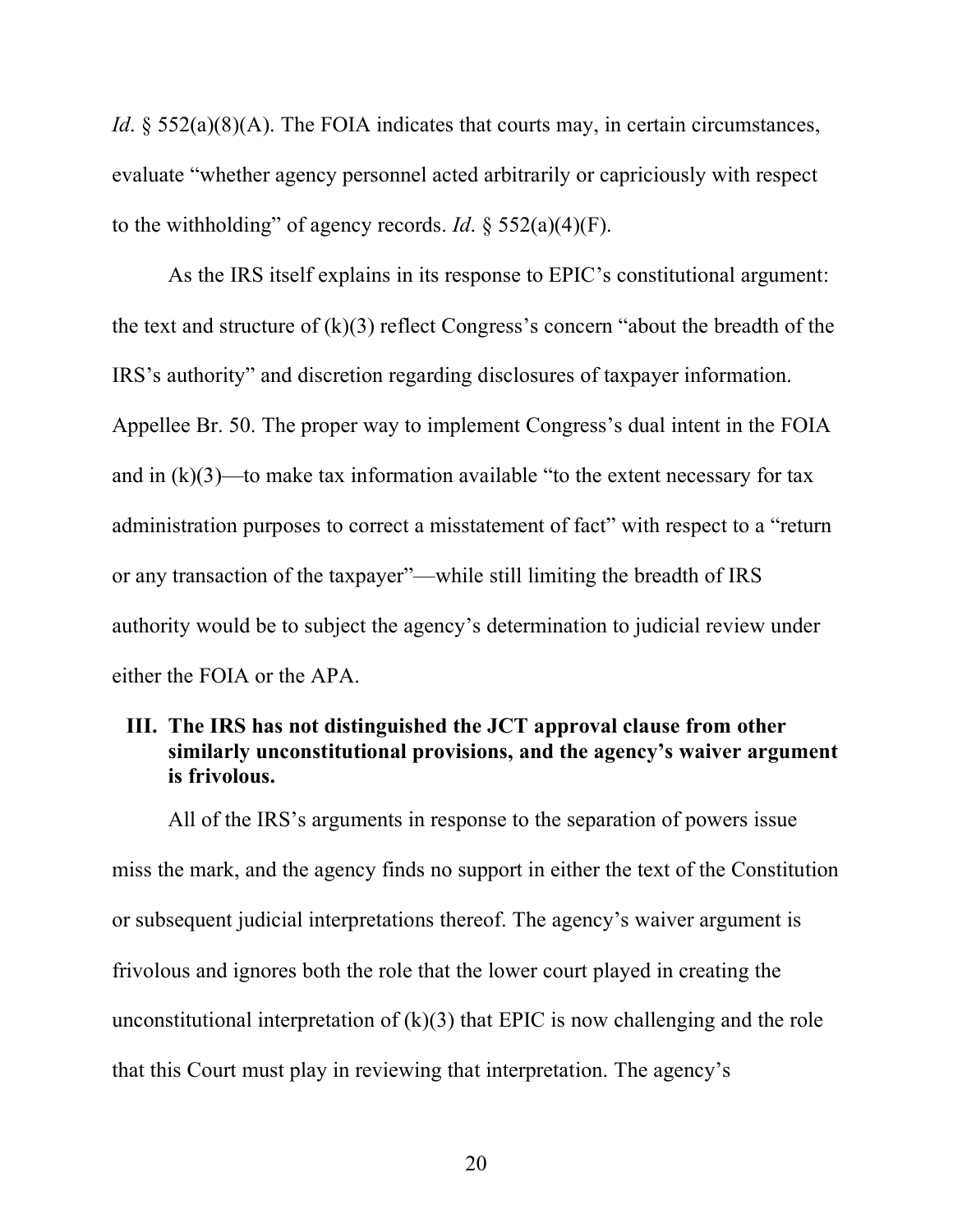constitutional argument fares no better. Indeed, the JCT approval clause in  $(k)(3)$ clearly fails the test laid out in the Ninth Circuit case on which the IRS attempts to rely. No court has held that Congress may delegate ultimate authority to its committee members, acting outside of the Article I process, to determine how and whether an executive branch official can release agency records. The agency's arguments are nothing more than a half-hearted attempt to distract from this basic constitutional principle.

First, the IRS attempts to sidestep the constitutional infirmity of the JCT approval clause by arguing that this Court should not consider the issue. Appellee Br. 45–46. But there is no question that this Court must conduct a de novo review of the lower court's decision, and it is the lower court's interpretation of  $(k)(3)$  that presents a constitutional conflict; this Court simply cannot affirm the lower court's interpretation of the statute without ensuring that the interpretation complies with the Constitution. EPIC was also not required to allege its constitutional argument in the Complaint, because it is a purely legal contention about the constitutionally permissible interpretation of IRC  $\S 6103(k)(3)$ —not an independent basis for relief. *See* Fed. R. Civ. P. 8(a)(2). And even if the JCT approval clause could give rise to a separate cause of action, EPIC could not have properly asserted such a claim at the time, because the IRS did not actually invoke that clause in its response to EPIC's FOIA Request. JA 41–42.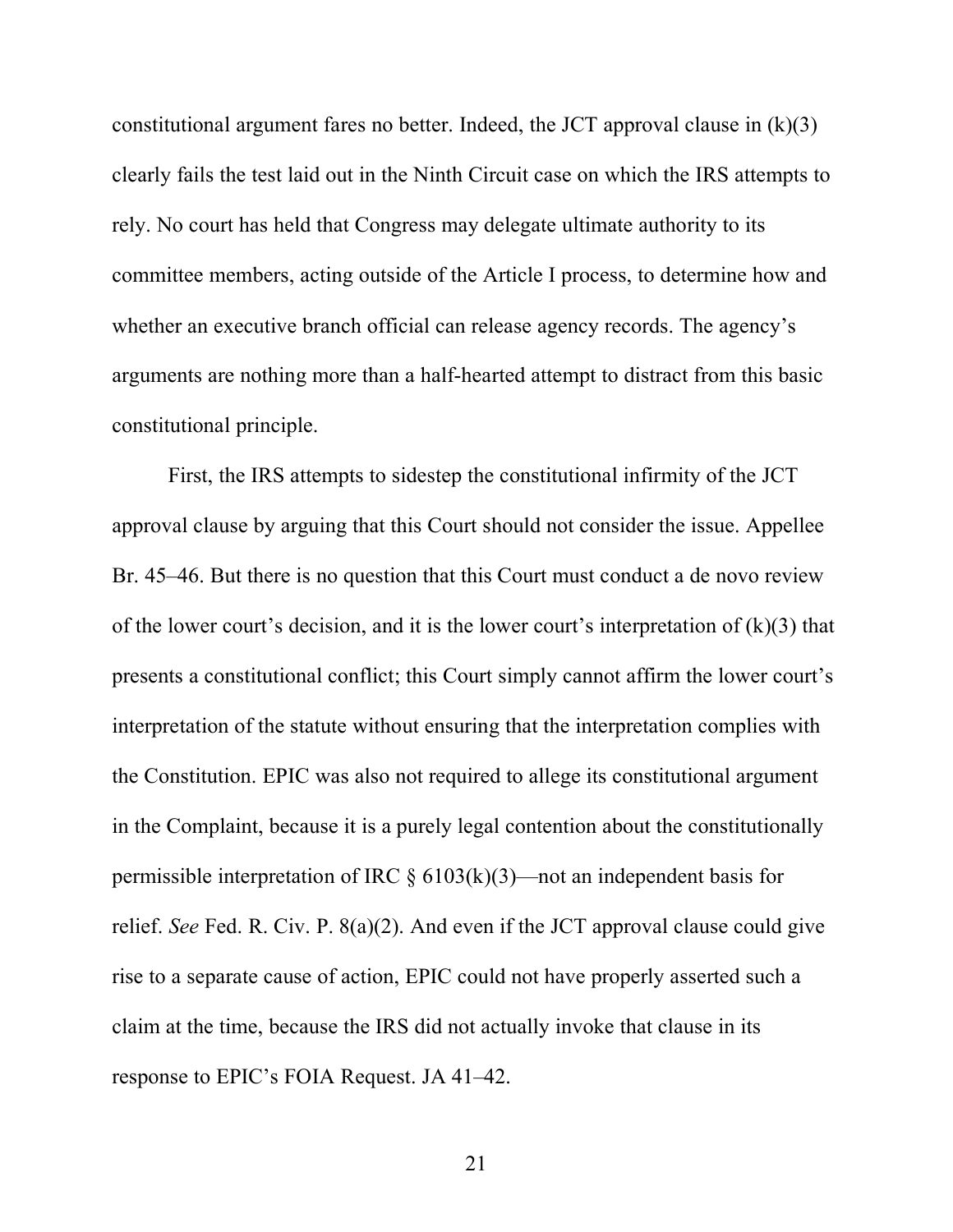It is also worth noting *why* EPIC placed its separation-of-powers argument in an extended footnote rather than in the main body of its Opposition below. At no point before the filing of EPIC's Opposition—indeed, at no time before this appeal—did the IRS assert that EPIC's FOIA Request was imperfect for lack of prior JCT disclosure approval. Instead, the IRS simply claimed that "IRC §  $6103(k)(3)$  does not afford any rights to requesters under the FOIA to the disclosure of tax returns or return information of third parties." JA 41; *accord* Doc. 16 at 5. The IRS even insisted that obtaining JCT approval for the release of tax information was "*solely* in the Secretary's discretion"—i.e., not a path available to a FOIA requester. Doc. 14. Had EPIC devoted a section of its Opposition to challenging the constitutionality of the JCT approval clause, that section would have been unresponsive and disfavored. *See Mercadante v. Xe Servs.*, LLC, 864 F. Supp. 2d 54, 57 (D.D.C. 2012) ("[S]ubmissions that stray into collateral or irrelevant matters may be stricken and the offending party subjected to sanctions.").

Nevertheless, EPIC anticipated—correctly—that the lower court might interpret (k)(3) in a way that implicated the separation of powers. For this reason, EPIC included a lengthy footnote arguing that requiring JCT approval "violates the separation of powers and must be severed from paragraph  $(k)(3)$ ." Doc. 15 at 11 n.2. In support, EPIC quoted from four Supreme Court and D.C. Circuit cases,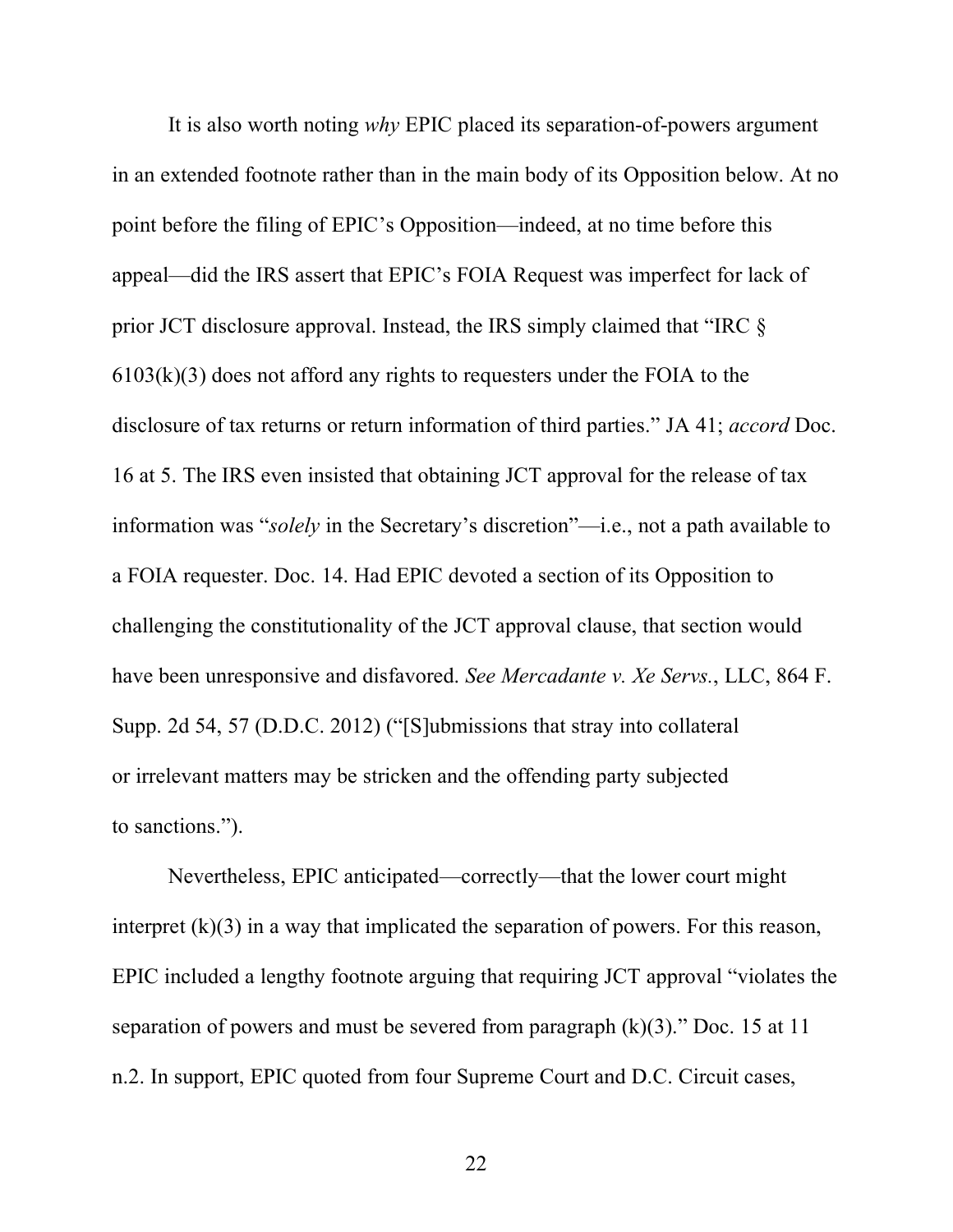cited two others, and referred the District Court to the Title 26 severability clause. *Id.* EPIC's argument was more than twice as long as the final section of the IRS's Brief on appeal. *See* Appellee Br. 64–65. In sum, EPIC's separation-of-powers argument was adequately articulated below. *Cf. United States v. Carolene Prod. Co.*, 304 U.S. 144, 153 n.4 (1938). It was the lower court's responsibility, not EPIC's, to adopt an "alternative interpretation of the statute" that would not raise "serious constitutional problems." *INS v. St. Cyr.*, 533 U.S. 289, 299–300 (2001).

Second, the IRS attempts to wield the FOIA's Exemption 3 provision as a magic talisman that can fundamentally shift the balance of powers between the executive and legislative branches. Appellee Br. 46–48. This interpretation of Exemption 3 finds no support in the Constitution or in the FOIA. There is no question that Congress can, through duly enacted legislation, make agency records "specifically exempted from disclosure *by statute*." 5 U.S.C. § 552(b)(3) (emphasis added). But the FOIA does not provide that individual members of Congress, or even a Joint Committee of Congress, can exempt agency records from disclosure by fiat. Indeed, if the JCT approval clause does create such a unilateral exercise of "legislative authority," then clause would clearly violate Article I, § 7 of the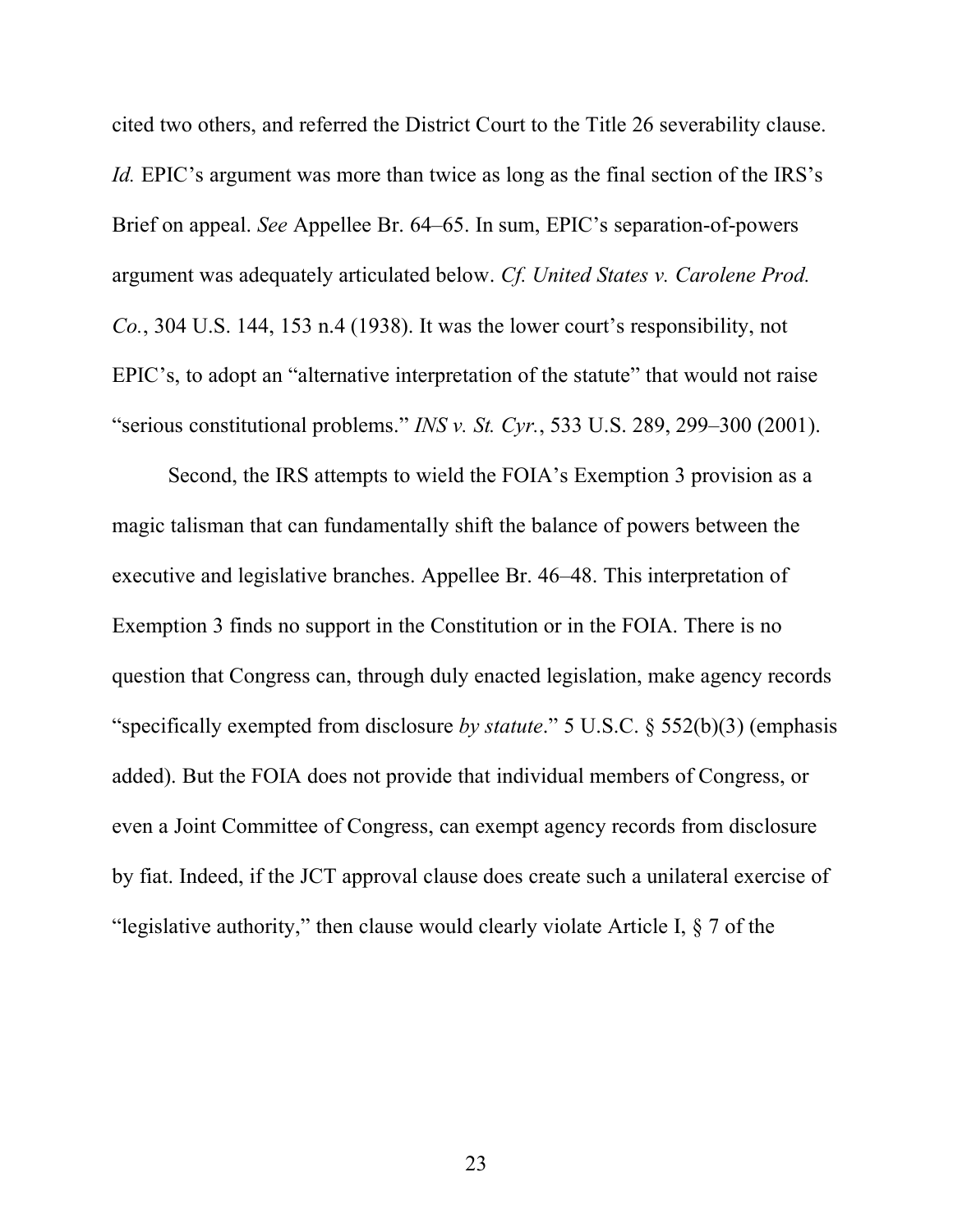Constitution, as the IRS seems to acknowledge in a footnote. Appellee Br. 46  $n.10^{2}$ 

Finally, the IRS attempts to distinguish the Supreme Court's balance-ofpowers cases by noting that Congress in  $(k)(3)$  "granted [the agency] limited discretion to make, or not make, such disclosures following [JCT] approval." Appellee Br. 48. While that is a fair summary of what Congress did, it in no way distinguishes the JCT approval clause from the statutes at issue in *Metro. Wash. Airports* or *Chadha* or *Bowsher*. The agency's reference to *Lear Siegler* is especially puzzling given that the JCT approval clause would not satisfy the separation-of-powers test adopted by the Ninth Circuit in that case. In fact, the Government tried, and failed, to convince the court in *Lear Siegler* that the separation-of-powers issue can be resolved purely based on whether the action taken is "legislative" or "executive." That is precisely the erroneous argument the IRS makes here. *See* Appellee Br. 47.

The court in *Lear Siegler* considered a challenge to the Navy's refusal to comply with a stay provision in the Competition in Contracting Act of 1984 ("CICA"). In its defense, the Government argued that the stay provision was

 $\overline{a}$ 

<sup>&</sup>lt;sup>2</sup> We will set aside, for the moment, the irony of the IRS making substantive arguments in a footnote in its appellate brief one page after having cited *CTS Corp. v. EPA*, 759 F.3d 52 (D.C. Cir. 2010), for the proposition that "A footnote is no place to make a substantive legal argument *on appeal*." *Id*. at 64 (emphasis added).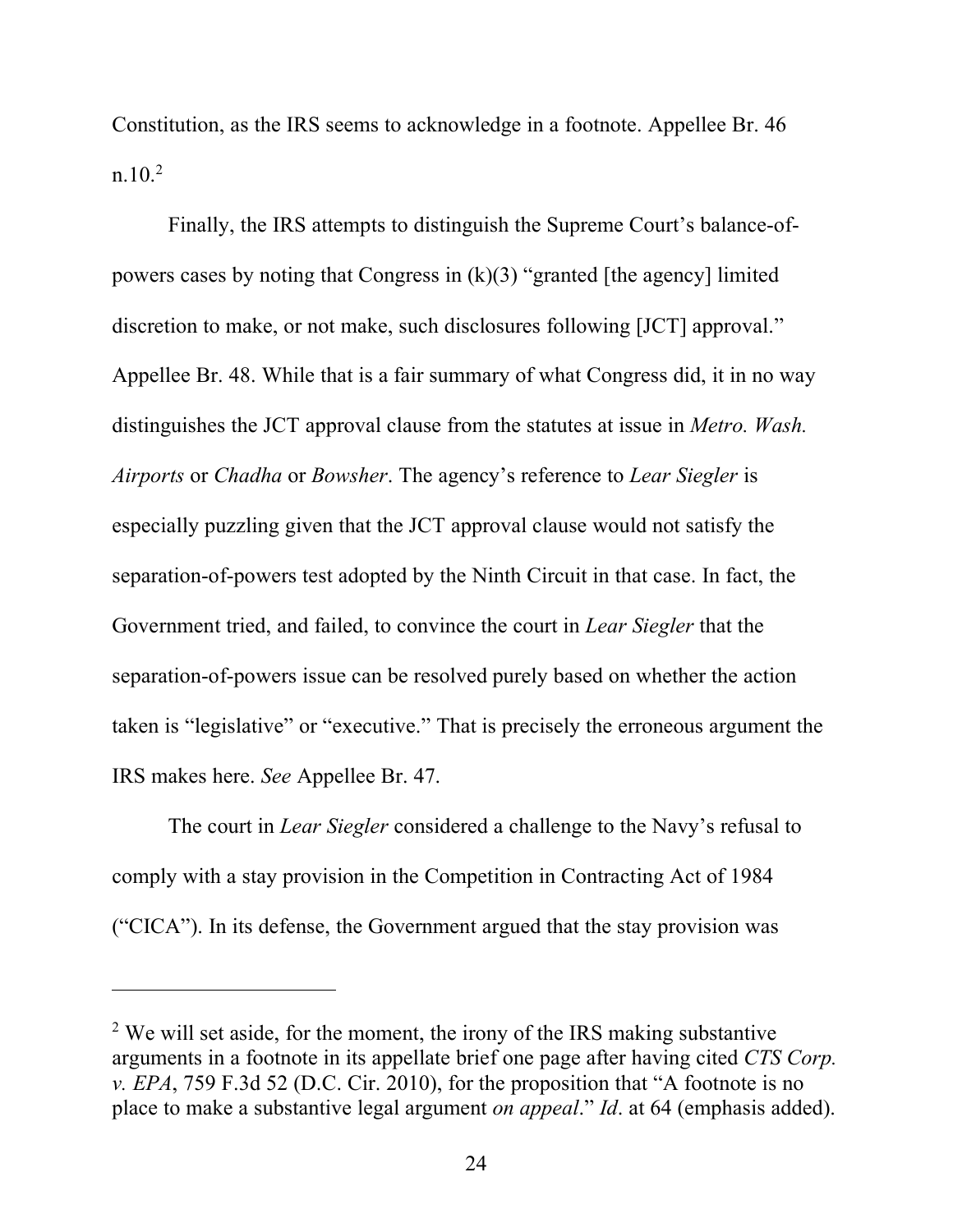unconstitutional and violated the separation of powers. *Lear Siegler, Inc., Energy Products Div. v. Lehman*, 842 F.2d 1102, 1104 (9th Cir. 1988), *modified as to attorney fees*, 893 F.2d 205 (9th Cir. 1989) (en banc). The challenged provision of CICA (1) established that the Comptroller General, a congressional official, could "investigate protests lodged by frustrated bidders claiming agency failure to adhere to competitive procedures," and (2) "impose[d] an automatic stay or suspension of any contract award or performance once a bid protest is timely lodged." *Id*. But the agency could "override the stay at any time" based on a "written finding" of urgency. *Id*. The Navy argued that the Comptroller General stay provision would "permit an officer controlled by Congress to execute the laws." *Id*. at 1107.

The test, as articulated and applied by the court, was:

whether Congress or its agent seeks to control (not merely to "affect") the execution of its enactments without respect to the Article I legislative process. *See Bowsher*, 106 S. Ct. at 3192. If Congress "in effect has retained control," its action and the statutory provision on which it is based is unconstitutional. *Id.*

*Lear Siegler*, 842 F.2d at 1108. The court ultimately held that it was "clear that the stay provisions do not establish such control" because (1) they are "temporary," (2) the "recommendations of the Comptroller General are non-binding," and (3) they "force nothing more than a dialogue between the procuring agency and the legislature." *Id*. at 1110. The court also rejected "any simplistic attempt to define acts as 'legislative' or 'executive' and then confine those acts to the branches that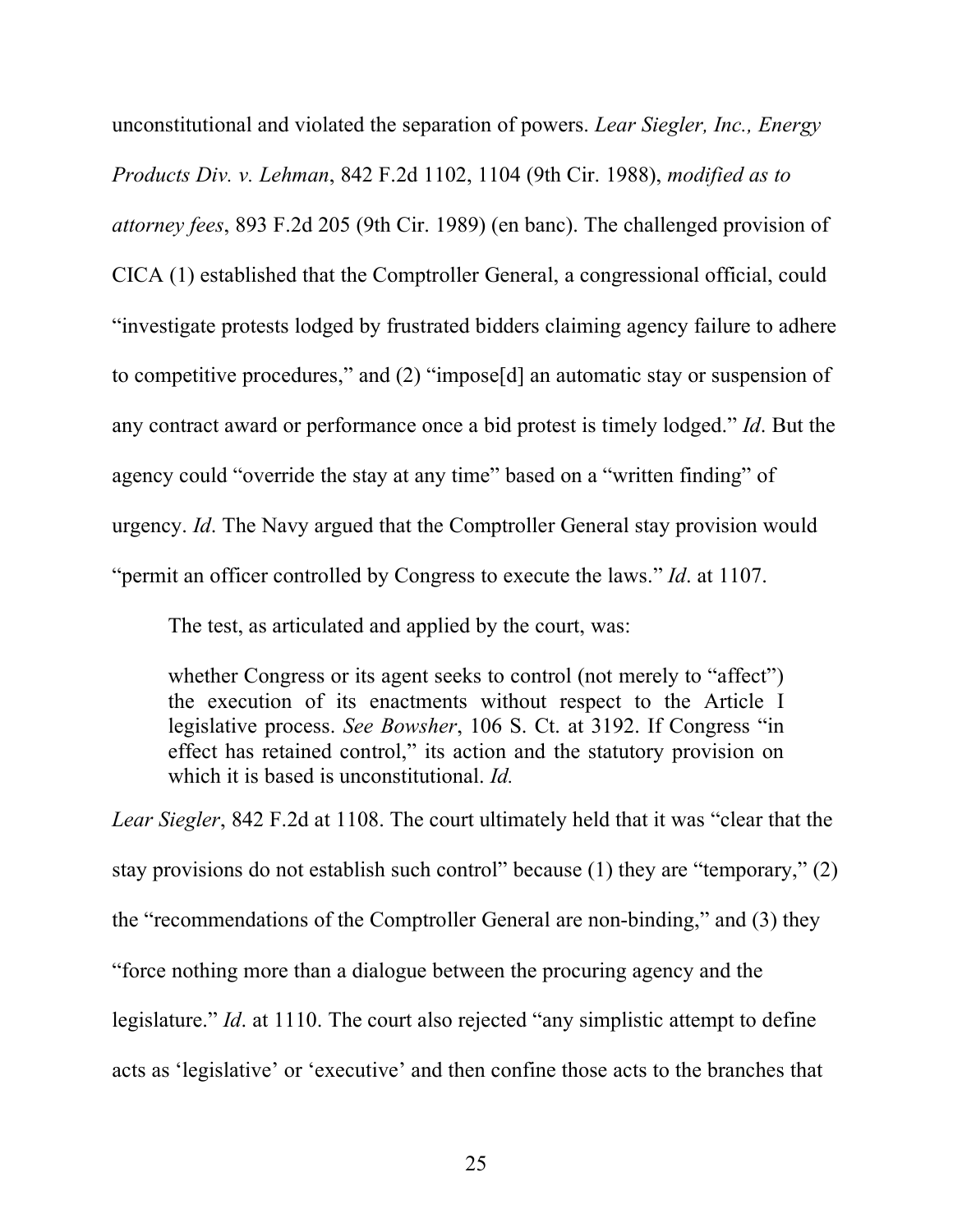bear the name." And the court gave several examples of why such a simplistic approach (similar to what the IRS advances in its brief) misconstrues *Chadha* and *Bowsher*. *Id.* at 1108. The agency cannot rectify the constitutional infirmity of the JCT approval clause by categorizing withholding as a "legislative authority." Appellee Br. 47. That merely deflects the issue and raises new problems under Article I.

More fundamentally, the agency's argument—that members of a single congressional committee must retain control to rein in the IRS's discretion to disclose agency records—is irreconcilable with the agency's earlier argument that no court should have the ability to review the IRS's exercise of discretion. In the FOIA, judicial review serves the function of checking the agency's discretion to withhold agency records. That is exactly what EPIC has argued should happen here and why it is appropriate to sever the JCT approval clause pursuant to IRC § 7852(a).

The agency's only argument as to severance is that the entirety of  $(k)(3)$ should be severed because the statute would otherwise not "function in a manner consistent with the intent of Congress." Appellee Br. 49. But that argument relies on the agency's premise that its exercise of discretion (or refusal to exercise discretion) is not subject to review by the one branch of government authorized to conduct such review: the judiciary. Since Congress already provided "particular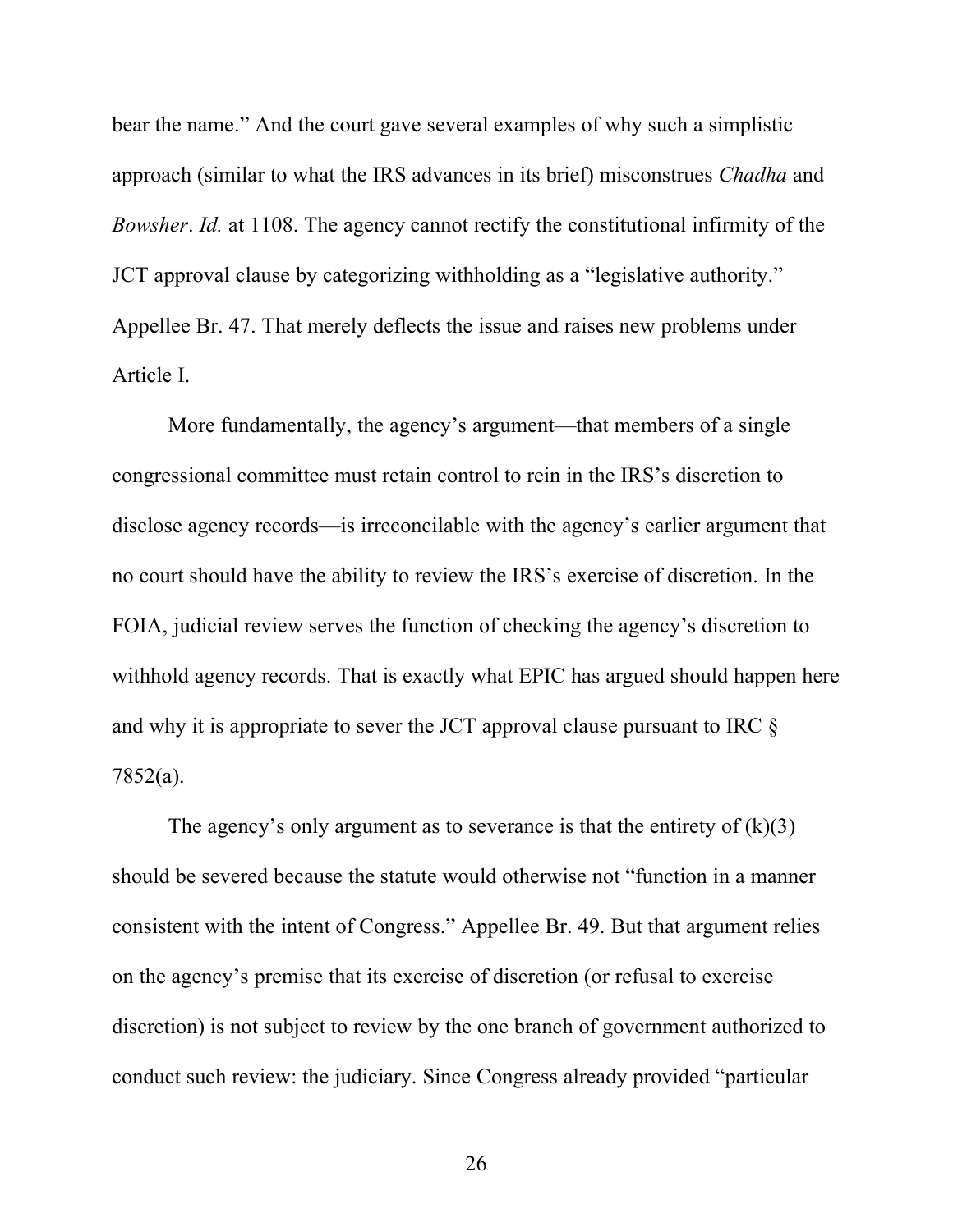criteria for withholding" in IRC § 6103, the logical application of the statute would be to subject the agency's exercise of discretion granted under  $(k)(3)$  to review in court. That would satisfy Congress's dual intent to permit certain tax information to be disclosed under the FOIA while limiting "the breadth of the IRS's authority to make discretionary disclosures." Appellee Br. 50. The agency's proposal, in contrast, would strike the entire  $(k)(3)$  subsection, which Congress went out of its way to add to 6103 in order to provide for disclosure of tax information in certain limited circumstances.

#### **CONCLUSION**

For the foregoing reasons, this Court should reverse the judgment of the lower court and remand for further proceedings.

Respectfully Submitted,

/s/ Marc Rotenberg

MARC ROTENBERG ALAN BUTLER JOHN DAVISSON Electronic Privacy Information Center 1718 Connecticut Ave. NW, Suite 200 Washington, DC 20009 (202) 483-1140 *Counsel for Plaintiff-Appellant*

Dated: May 4, 2018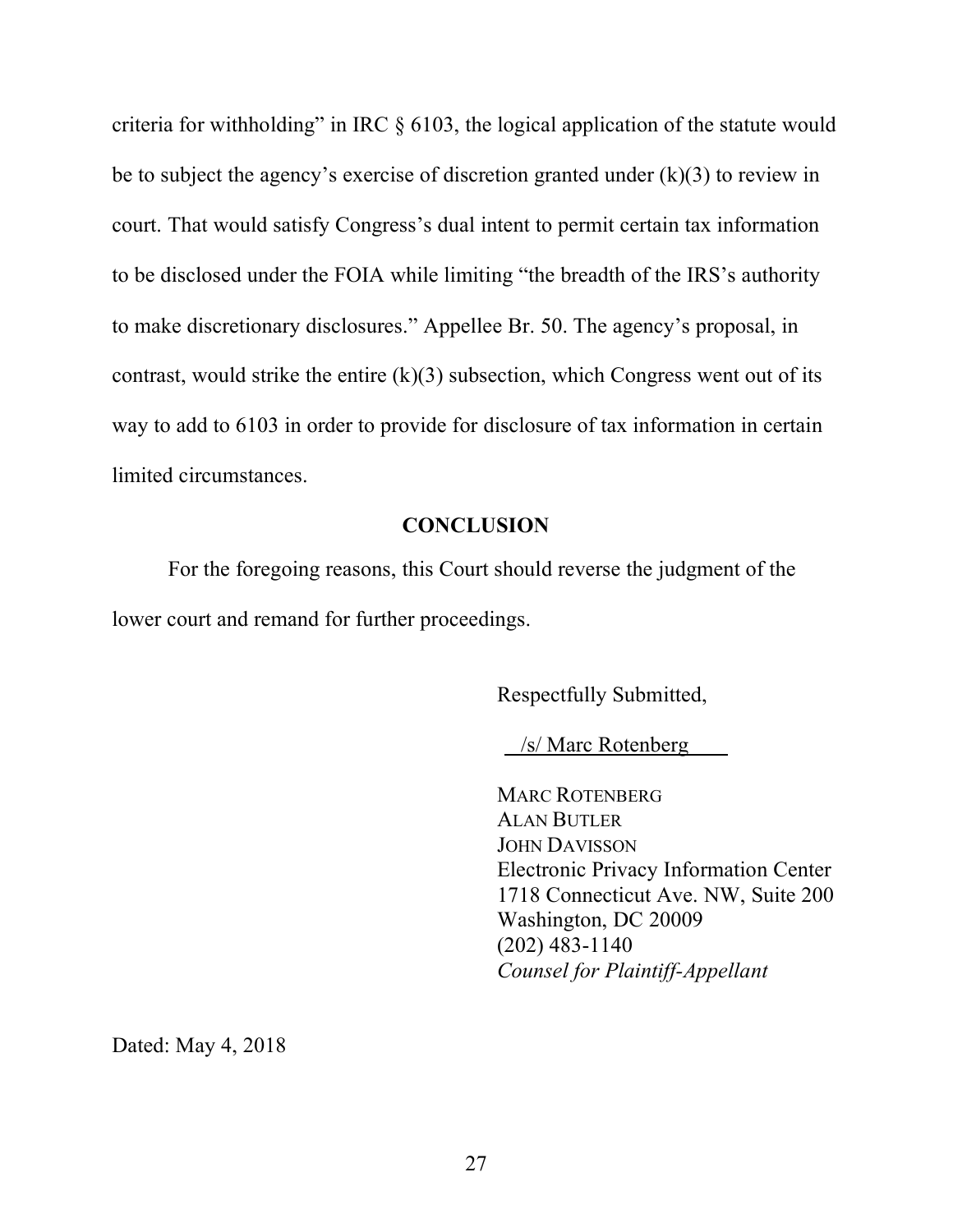#### **CERTIFICATE OF COMPLIANCE**

I hereby certify that the foregoing reply brief complies with the typeface requirements of Fed. R. App. P. 32(a)(5) and the type-style requirements of Fed. R. App. P. 32(a)(6). The brief is composed in a 14-point proportional typeface, Times New Roman, and complies with the word limit of Fed. R. App. P.  $32(a)(7)(B)(ii)$ and D.C. Cir. R. 32(e), because it contains 6,480 words, excluding parts of the brief exempted under Fed. R. App. P. 32(f) and D.C. Cir. R. 32(e)(1).

> /s/ Marc Rotenberg MARC ROTENBERG